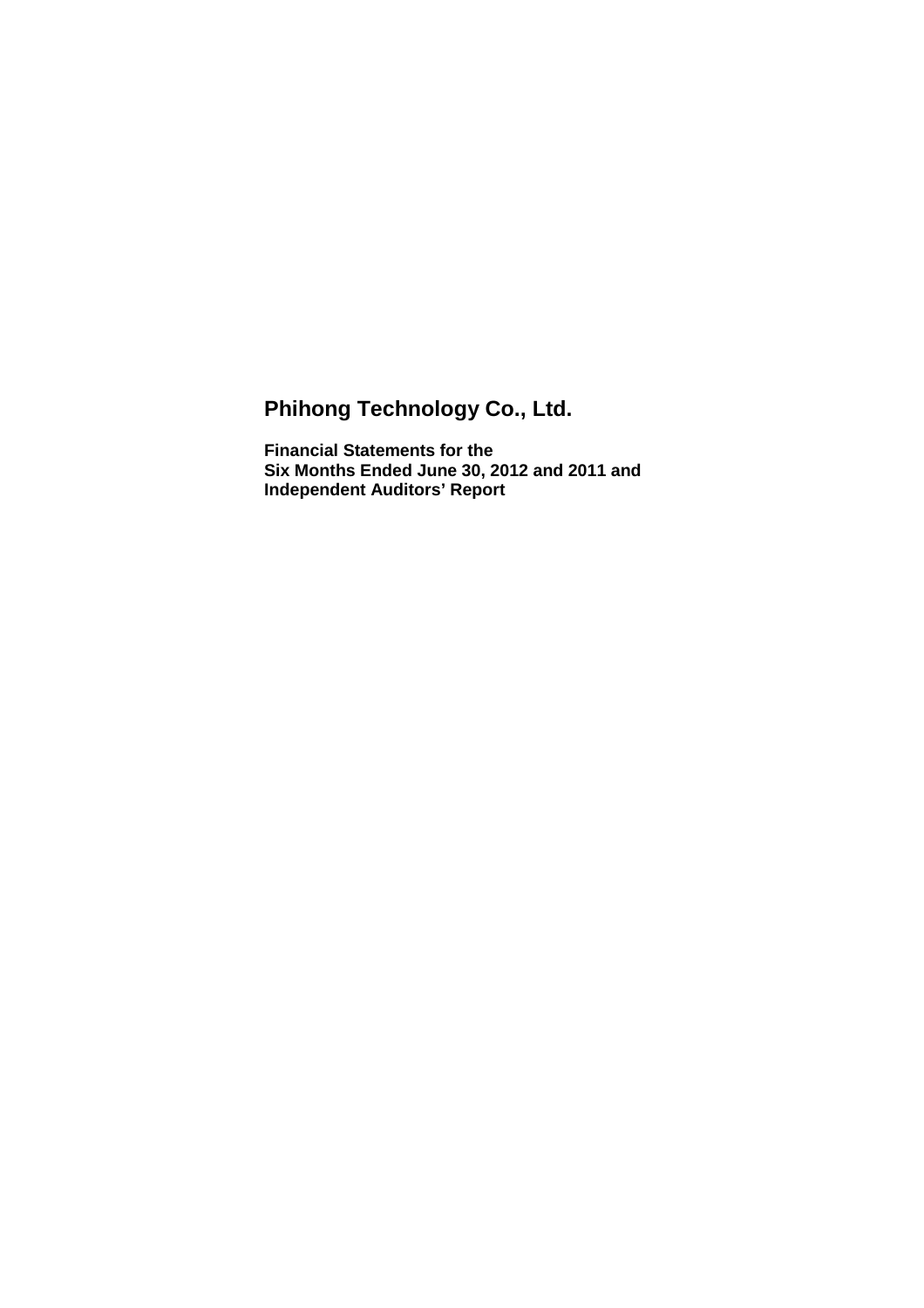## **INDEPENDENT AUDITORS' REPORT**

The Board of Directors and Stockholders Phihong Technology Co., Ltd.

We have audited the accompanying balance sheets of Phihong Technology Co., Ltd. (the "Company") as of June 30, 2012 and 2011, and the related statements of income, changes in stockholders' equity and cash flows for the six months then ended (all expressed in thousands of New Taiwan dollars). These financial statements are the responsibility of the Company's management. Our responsibility is to express an opinion on these financial statements based on our audits.

We conducted our audits in accordance with the Rules Governing the Audit of Financial Statements by Certified Public Accountants and auditing standards generally accepted in the Republic of China. Those rules and standards require that we plan and perform the audit to obtain reasonable assurance about whether the financial statements are free of material misstatement. An audit includes examining, on a test basis, evidence supporting the amounts and disclosures in the financial statements. An audit also includes assessing the accounting principles used and significant estimates made by management, as well as evaluating the overall financial statement presentation. We believe that our audits provide a reasonable basis for our opinion.

In our opinion, the financial statements referred to above present fairly, in all material respects, the financial position of the Company as of June 30, 2012 and 2011, and the results of its operations and its cash flows for the six months then ended, in conformity with the Guidelines Governing the Preparation of Financial Reports by Securities Issuers, the requirements of the Business Accounting Law and Guidelines Governing Business Accounting relevant to financial accounting standards, and accounting principles generally accepted in the Republic of China.

We have also audited the consolidated financial statements of the Company and its subsidiaries for the six months ended June 30, 2012 and 2011 (not presented herewith) on which we have issued an unqualified opinion, thereon in our report dated August 23, 2012.

August 23, 2012

#### *Notice to Readers*

*The accompanying financial statements are intended only to present the financial position, results of operations and cash flows in accordance with accounting principles and practices generally accepted in the Republic of China and not those of any other jurisdictions. The standards, procedures and practices to audit such financial statements are those generally accepted and applied in the Republic of China.* 

*For the convenience of readers, the auditors' report and the accompanying financial statements have been translated into English from the original Chinese version prepared and used in the Republic of China. If there is any conflict between the English version and the original Chinese version or any difference in the interpretation of the two versions, the Chinese-language auditors' report and financial statements shall prevail. Also, as stated in Note 2 to the financial statements, the additional footnote disclosures that are not required under generally accepted accounting principles were not translated into English.*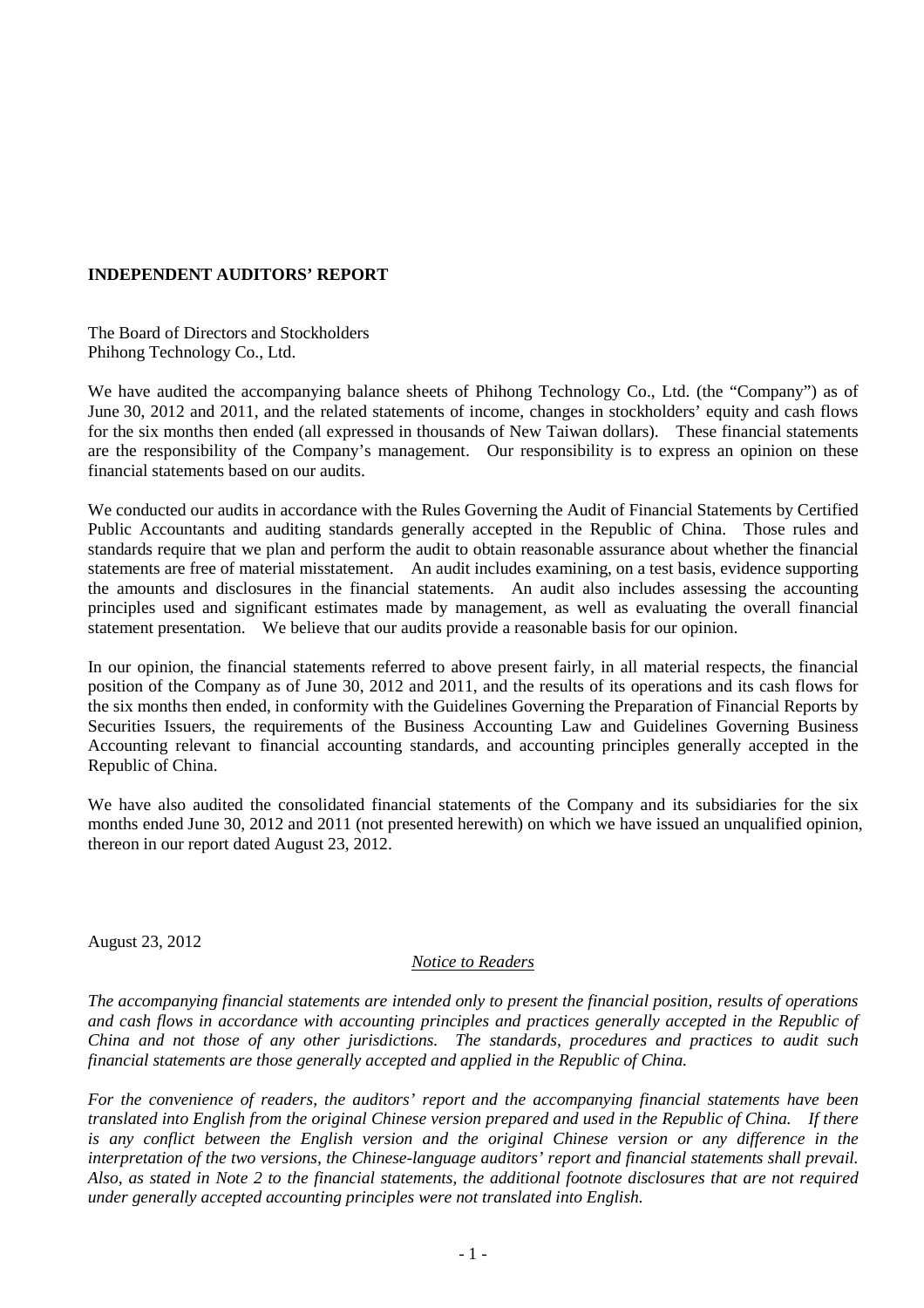#### **BALANCE SHEETS JUNE 30, 2012 AND 2011 (In Thousands of New Taiwan Dollars, Except Par Value)**

|                                                               | 2012         |                          | 2011         |                          |                                                               | 2012          |                | 2011         |                |
|---------------------------------------------------------------|--------------|--------------------------|--------------|--------------------------|---------------------------------------------------------------|---------------|----------------|--------------|----------------|
| <b>ASSETS</b>                                                 | Amount       | $\frac{0}{0}$            | Amount       | $\%$                     | <b>LIABILITIES AND STOCKHOLDERS' EQUITY</b>                   | Amount        | $\frac{0}{0}$  | Amount       | $\frac{0}{0}$  |
| <b>CURRENT ASSETS</b>                                         |              |                          |              |                          | <b>CURRENT LIABILITIES</b>                                    |               |                |              |                |
| Cash and cash equivalents (Notes 2 and 4)                     | \$1,774,694  | 17                       | \$2.253,345  | 19                       | Notes payable                                                 | $\mathcal{S}$ |                | 11,908       |                |
| Notes receivable                                              |              | $\overline{a}$           | 1.560        | ä,                       | Accounts payable                                              | 31,163        |                | 33,540       |                |
| Accounts receivable (Notes 2 and 5)                           | 1,435,163    | 14                       | 982,600      | 8                        | Accounts payable to related parties (Note 21)                 | 337,776       | 3              | 212,738      | 2              |
| Accounts receivable from related parties (Notes 2, 5 and 21)  | 363,459      | $\overline{4}$           | 1,628,628    | 14                       | Income tax payable (Notes 2 and 18)                           | 96,859        | - 1            | 195,900      | $\overline{2}$ |
| Other financial assets - current (Note 6)                     | 557,548      | 5                        | 758,996      | $7\phantom{.0}$          | Other payables (Note 13)                                      | 3,687,390     | 35             | 4,382,618    | 38             |
| Inventories (Notes 2 and 7)                                   | 329,873      | 3                        | 402,929      | $\Delta$                 | Other current liabilities                                     | 15,360        | $\sim$ $-$     | 9,034        |                |
| Deferred income tax asset - current (Notes 2 and 18)          | 45,010       | $\overline{\phantom{a}}$ | 104,615      |                          |                                                               |               |                |              |                |
| Other current assets                                          | 29,634       | $\sim$ 10 $\pm$          | 23,702       | $\sim 10^{-10}$          | Total current liabilities                                     | 4,168,548     | 40             | 4,845,738    | $-42$          |
| Total current assets                                          | 4,535,381    | 43                       | 6,156,375    | 53                       | LONG-TERM LIABILITIES                                         |               |                |              |                |
| FUNDS AND LONG-TERM INVESTMENTS                               |              |                          |              |                          | Long-term debts (Notes 2 and 12)                              | 200,000       | $\overline{2}$ | 200,000      | $\overline{2}$ |
| Available-for-sale financial assets - noncurrent (Notes 2)    |              |                          |              |                          | <b>OTHER LIABILITIES</b>                                      |               |                |              |                |
| and $8$ )                                                     | 37.546       | $\overline{\phantom{a}}$ | 4,407        |                          | Accrued pension cost (Note 2)                                 | 64.917        |                | 63.774       |                |
| Financial assets carried at cost - noncurrent (Notes 2 and 9) | 46,503       |                          | 48,812       |                          | Deferred income tax liabilities - noncurrent (Notes 2 and 18) | 69,612        | $\mathbf{1}$   | 69,812       | -1             |
| Long-term equity investments at equity method (Notes 2)       |              |                          |              |                          | Deferred credits (Note 2)                                     | 90,623        | - 1            | 459,851      | $\overline{4}$ |
| and $10$ )                                                    | 5,298,453    | $-51$                    | 4,916,720    | $-42$                    | Others (Note 2)                                               | 49,051        | $\sim$         | 49,051       |                |
| Total funds and long-term investments                         | 5,382,502    | $-52$                    | 4,969,939    | $-43$                    | Total other liabilities                                       | 274,203       |                | 642,488      |                |
| PROPERTY, PLANT AND EQUIPMENT (Notes 2 and 11)                |              |                          |              |                          | <b>Total liabilities</b>                                      | 4,642,751     | 44             | 5,688,226    | $-49$          |
| Cost                                                          | 804,672      | 8                        | 660,797      | 6                        |                                                               |               |                |              |                |
| Less accumulated depreciation                                 | (308, 203)   | (3)                      | (286, 367)   | (3)                      | STOCKHOLDERS' EQUITY                                          |               |                |              |                |
| Prepayments for purchase of equipment                         | 3,571        | $\sim$ $\sim$            | 77,422       | $\overline{\phantom{a}}$ | Capital stock, \$10 par value (Note 14)                       |               |                |              |                |
|                                                               |              |                          |              |                          | Authorized - both 600,000 thousand shares at June 30,         |               |                |              |                |
| Property, plant and equipment, net                            | 500,040      | $\overline{5}$           | 451,852      | $\overline{4}$           | 2012 and 2011; issued - 277,044 thousand shares and           |               |                |              |                |
|                                                               |              |                          |              |                          | 274,846 thousand shares at June 30, 2012 and 2011             | 2,770,439     | 27             | 2,748,459    | 24             |
| <b>INTANGIBLE ASSETS(Note2)</b>                               |              |                          |              |                          | Advanced collections for capital stock                        |               |                | 547          | $\sim$         |
| Computer software cost                                        | 22,004       |                          | 13,257       | $\sim$ 100 $\pm$         | Capital surplus                                               |               |                |              |                |
|                                                               |              |                          |              |                          | Additional paid-in capital - common stock                     | 225,572       | $\overline{2}$ | 202,458      | $\overline{c}$ |
| <b>OTHER ASSETS</b>                                           |              |                          |              |                          | Additional paid-in capital - bond conversion                  | 661,582       | 6              | 661,582      | 6              |
| Refundable deposits                                           | 13,762       |                          | 14,961       |                          | Treasury stock transaction                                    | 48,234        | $\mathbf{1}$   | 48,234       |                |
| Deferred charges (Note 2)                                     |              |                          | 15,292       |                          | Long-term equity investments                                  | 11,305        |                | 11,132       |                |
|                                                               |              |                          |              |                          | Interest of bonds converted to common stock                   | 13,243        |                | 13,243       |                |
| Total other assets                                            | 13,762       |                          | 30,253       |                          | Retained earnings (Note 16)                                   |               |                |              |                |
|                                                               |              |                          |              |                          | Legal reserve                                                 | 1,052,192     | 10             | 909,627      | 8              |
|                                                               |              |                          |              |                          | Unappropriated earnings                                       | 829,780       | 8              | 1,366,974    | 11             |
|                                                               |              |                          |              |                          | Cumulative translation adjustments                            | 207.601       | 2              | (29,909)     | $\sim$         |
|                                                               |              |                          |              |                          | Unrealized (losses) gains on financial instruments            | (19,978)      |                | (9,865)      |                |
|                                                               |              |                          |              |                          | Unrealized revaluation increments                             | 10,968        | $\sim$         | 10,968       |                |
|                                                               |              |                          |              |                          | Total stockholders' equity                                    | 5,810,938     | - 56           | 5,933,450    | $-51$          |
| <b>TOTAL</b>                                                  | \$10,453,689 | $-100$                   | \$11,621,676 | 100                      | <b>TOTAL</b>                                                  | \$10,453,689  | 100            | \$11,621,676 | 100            |

The accompanying notes are an integral part of the financial statements.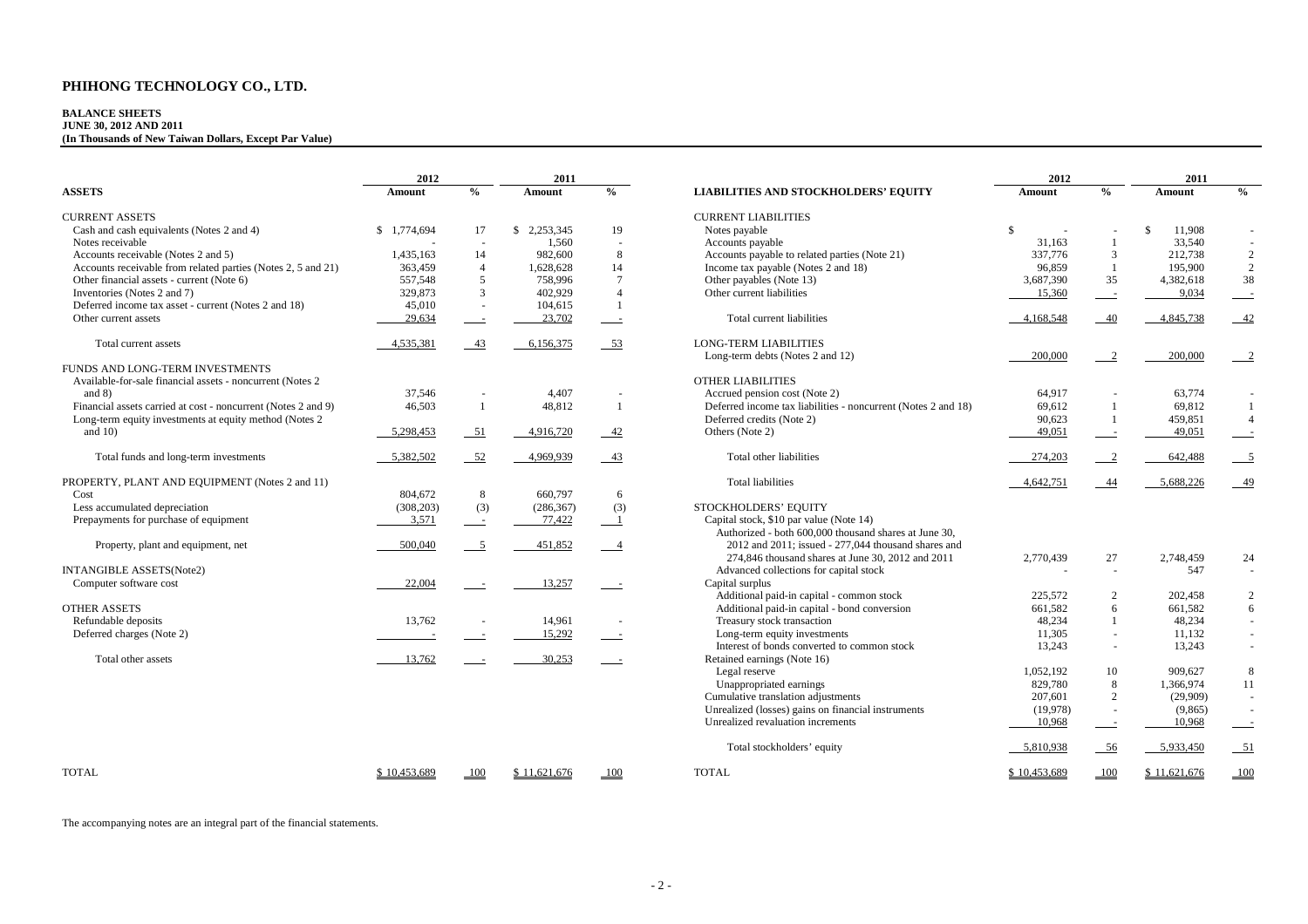# **STATEMENTS OF INCOME SIX MONTHS ENDED JUNE 30, 2012 AND 2011 (In Thousands of New Taiwan Dollars, Except Earnings Per Share)**

|                                                                                                                                                                                                                                                                                 | 2012                                    |                                                         | 2011                                                |                                        |  |
|---------------------------------------------------------------------------------------------------------------------------------------------------------------------------------------------------------------------------------------------------------------------------------|-----------------------------------------|---------------------------------------------------------|-----------------------------------------------------|----------------------------------------|--|
|                                                                                                                                                                                                                                                                                 | <b>Amount</b>                           | $\frac{0}{0}$                                           | <b>Amount</b>                                       | $\frac{0}{0}$                          |  |
| <b>GROSS SALES AND REVENUES (Note 21)</b>                                                                                                                                                                                                                                       | \$5,229,558                             | 100                                                     | \$7,200,685                                         | 100                                    |  |
| LESS SALES RETURNS AND ALLOWANCES                                                                                                                                                                                                                                               |                                         |                                                         | (6,750)                                             |                                        |  |
| NET SALES AND REVENUES                                                                                                                                                                                                                                                          | 5,229,558                               | 100                                                     | 7,193,935                                           | 100                                    |  |
| COST OF GOODS SOLD (Note 21)                                                                                                                                                                                                                                                    | 4,654,273                               | 89                                                      | 5,562,428                                           | 77                                     |  |
| <b>GROSS PROFIT</b>                                                                                                                                                                                                                                                             | 575,285                                 | 11                                                      | 1,631,507                                           | 23                                     |  |
| REALIZED (UNREALIZED) GROSS PROFIT FROM<br><b>INTERCOMPANY TRANSACTIONS</b>                                                                                                                                                                                                     | 68,314                                  | $\overline{1}$                                          | (14, 583)                                           |                                        |  |
| <b>REALIZED GROSS PROFIT</b>                                                                                                                                                                                                                                                    | 643,599                                 | 12                                                      | 1,616,924                                           | 23                                     |  |
| <b>OPERATING EXPENSES (Note 21)</b><br>Sales and marketing<br>General and administration<br>Research and development<br>Total operating expenses                                                                                                                                | 135,421<br>83,779<br>217,751<br>436,951 | $\overline{2}$<br>$\overline{2}$<br>$\overline{4}$<br>8 | 223,528<br>134,610<br>271,662<br>629,800            | 3<br>$\sqrt{2}$<br>$\overline{4}$<br>9 |  |
| <b>INCOME FROM OPERATIONS</b>                                                                                                                                                                                                                                                   | 206,648                                 | $\overline{4}$                                          | 987,124                                             | - 14                                   |  |
| NONOPERATING INCOME AND GAINS<br>Interest income<br>Investment income recognized under equity method,<br>net (Note $10$ )<br>Dividend income<br>Gain on disposal of property, plant and equipment<br>Gain on sale of investment, net<br>Gain on reversal of bad debts<br>Others | 6,998<br>2,285<br>20,519<br>61,776      | 1<br>1                                                  | 4,455<br>124,645<br>4,550<br>95<br>23,828<br>30,456 | 2<br>1                                 |  |
| Total nonoperating income and gains                                                                                                                                                                                                                                             | 91,578                                  | $\overline{2}$                                          | 188,029                                             | $\overline{3}$                         |  |
| NONOPERATING EXPENSES AND LOSSES<br>Impairment loss (Note 9)<br>Interest expense<br>Investment loss recognized under equity method, net                                                                                                                                         | 1,466                                   |                                                         | 11,969<br>1,373                                     |                                        |  |
| (Note 10)<br>Loss on disposal of property, plant and equipment<br>Foreign exchange losses, net<br>Others                                                                                                                                                                        | 60,626<br>34<br>20,797<br><b>151</b>    | 1                                                       | 13,584<br>15,352                                    |                                        |  |
| Total nonoperating expenses and losses                                                                                                                                                                                                                                          | 83,074                                  | $\overline{2}$                                          | 42,278                                              | (Continued)                            |  |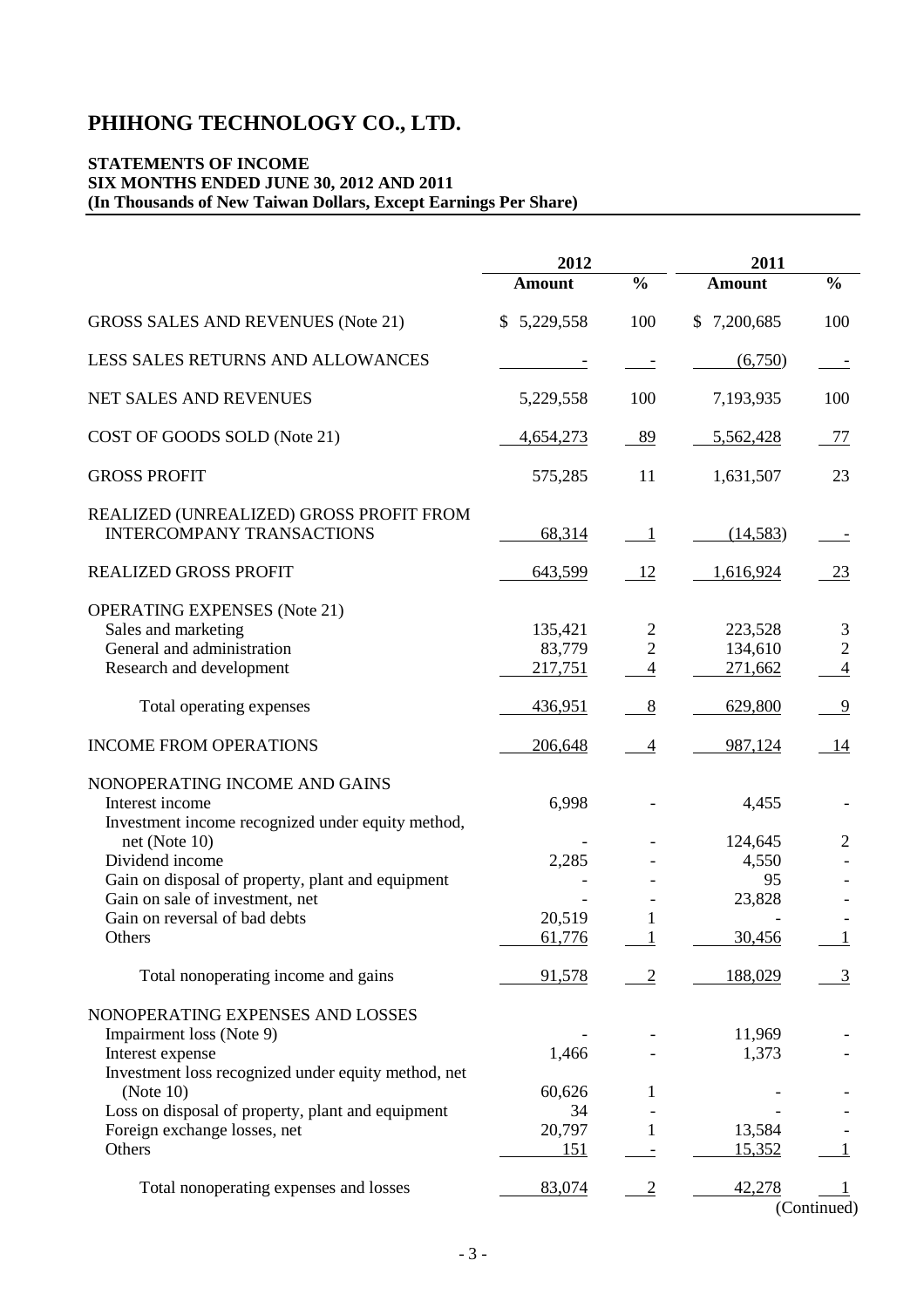# **STATEMENTS OF INCOME SIX MONTHS ENDED JUNE 30, 2012 AND 2011 (In Thousands of New Taiwan Dollars, Except Earnings Per Share)**

|                                                                |                                       | 2012                                 |                                              | 2011                                 |  |  |
|----------------------------------------------------------------|---------------------------------------|--------------------------------------|----------------------------------------------|--------------------------------------|--|--|
|                                                                | Amount                                | $\frac{0}{0}$                        | Amount                                       | $\frac{6}{6}$                        |  |  |
| <b>INCOME BEFORE INCOME TAX</b>                                | \$<br>215,152                         | $\overline{4}$                       | \$1,132,875                                  | 16                                   |  |  |
| <b>INCOME TAX EXPENSE</b> (Notes 2 and 18)                     | (75,200)                              | (1)                                  | (168,610)                                    | (3)                                  |  |  |
| <b>NET INCOME</b>                                              | 139,952<br>S                          | - 3                                  | 964,265                                      | $\overline{\phantom{0}13}$           |  |  |
|                                                                | 2012                                  |                                      | 2011                                         |                                      |  |  |
|                                                                | <b>Before</b><br>Income<br><b>Tax</b> | <b>After</b><br>Income<br><b>Tax</b> | <b>Before</b><br><b>Income</b><br><b>Tax</b> | <b>After</b><br><b>Income</b><br>Tax |  |  |
| EARNINGS PER SHARE (Notes 2 and 19)<br><b>Basic</b><br>Diluted | 0.78<br>0.77                          | 0.51<br>S<br>0.50                    | \$<br>4.13<br>\$<br>4.02                     | 3.51<br>3.42                         |  |  |

The accompanying notes are an integral part of the financial statements. (Concluded)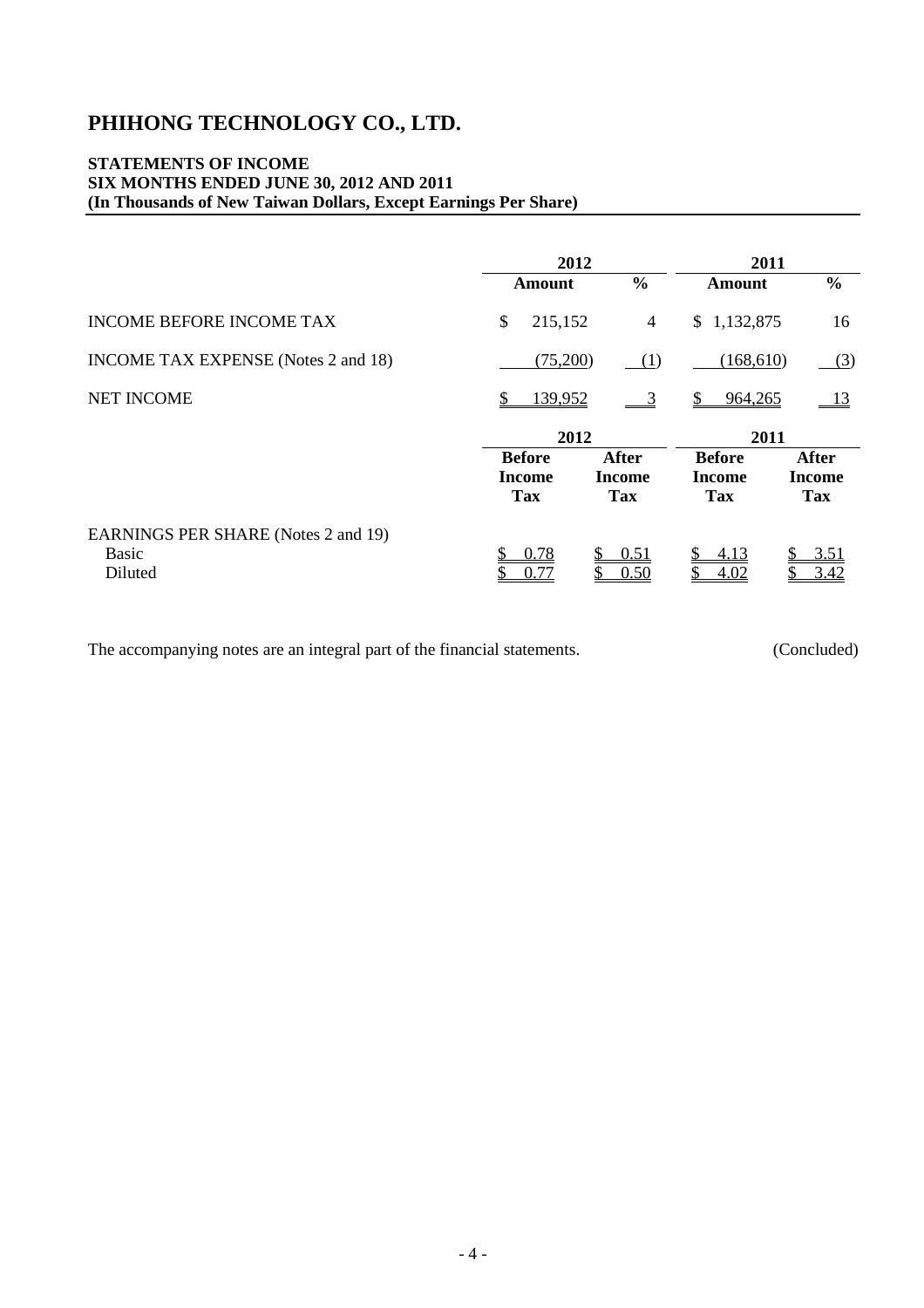# **STATEMENTS OF CHANGES IN STOCKHOLDERS' EQUITY SIX MONTHS ENDED JUNE 30, 2012 AND 2011 (In Thousands of New Taiwan Dollars)**

|                                                                                 |                      | <b>Capital Stock</b>             |                              |                                  | <b>Capital Surplus</b> |                     |                             |                      |                                            |                                         | <b>Other Items of Stockholders' Equity</b> |                                  |             |
|---------------------------------------------------------------------------------|----------------------|----------------------------------|------------------------------|----------------------------------|------------------------|---------------------|-----------------------------|----------------------|--------------------------------------------|-----------------------------------------|--------------------------------------------|----------------------------------|-------------|
|                                                                                 | Advanced             |                                  | <b>Additional</b>            |                                  | From                   | <b>Interest</b>     |                             |                      | <b>Unrealized</b>                          |                                         |                                            |                                  |             |
|                                                                                 |                      | <b>Collections for</b><br>Common | <b>Additional</b><br>Paid-in | <b>Paid-in Capital</b><br>- Bond | <b>Treasury Stock</b>  | Long-term<br>Equity | Payable from<br><b>Bond</b> |                      | <b>Retained Earnings</b><br>Unappropriated | <b>Cumulative</b><br><b>Translation</b> | (Loss) Gain on<br>Financial                | <b>Unrealized</b><br>Revaluation |             |
|                                                                                 | <b>Capital Stock</b> | <b>Stocks</b>                    | Capital                      | Conversion                       | <b>Transaction</b>     | <b>Investments</b>  | Conversion                  | <b>Legal Reserve</b> | Earnings                                   | Adjustments                             | <b>Instruments</b>                         | Increment                        | Total       |
| BALANCE, JANUARY 1, 2012                                                        | \$2,749,329          | 16,154<br>-S                     | \$ 203,406                   | \$ 661,582                       | 48,234<br>\$.          | \$11,305            | \$<br>13,243                | \$909,627            | \$1,828,362                                | \$ 250,296                              | \$ (22,304)                                | \$10,968                         | \$6,680,202 |
| Appropriation of 2011 net income<br>Legal reserve<br>Cash dividends (Note 16)   |                      |                                  |                              |                                  |                        |                     |                             | 142,565              | (142, 565)<br>(995, 969)                   |                                         |                                            |                                  | (995, 969)  |
| Advanced collections for common stock transferred to<br>capital stock (Note 14) | 7,880                | (16, 154)                        | 8,274                        |                                  |                        |                     |                             |                      |                                            |                                         |                                            |                                  |             |
| Employee stock options exercised (Note 15)                                      | 13,230               |                                  | 13,892                       |                                  |                        |                     |                             |                      |                                            |                                         |                                            |                                  | 27,122      |
| Recognition of unrealized loss on investee's financial<br>instruments           |                      |                                  |                              |                                  |                        |                     |                             |                      |                                            |                                         | (1, 863)                                   |                                  | (1, 863)    |
| Recognition of unrealized gain on available-for-sale<br>financial instrument    |                      |                                  |                              |                                  |                        |                     |                             |                      |                                            |                                         | 4,189                                      |                                  | 4,189       |
| Cumulative translation adjustments on long-term equity<br>investments           |                      |                                  |                              |                                  |                        |                     |                             |                      |                                            | (42, 695)                               |                                            |                                  | (42, 695)   |
| Net income for the six months ended June 30, 2012                               |                      |                                  |                              |                                  |                        |                     |                             |                      | 139,952                                    |                                         |                                            |                                  | 139,952     |
| <b>BALANCE, JUNE 30, 2012</b>                                                   | \$2,770,439          |                                  | 225,572<br>\$                | 661,582<br>\$.                   | 48,234                 | \$11,305            | 13,243                      | \$1,052,192          | \$ 829,780                                 | \$207,601                               | \$ (19,978)                                | \$10,968                         | \$5,810,938 |
| BALANCE, JANUARY 1, 2011                                                        | \$2,725,939          | 17,520<br>$\mathbf{\$}$          | \$175,659                    | \$661,582                        | 48,234<br>\$.          | \$11,132            | 13,243<br>\$                | \$748,423            | \$1,621,692                                | (27,030)<br>\$                          | \$185,552                                  | \$10,968                         | \$6,192,914 |
| Appropriation of 2010 net income<br>Legal reserve<br>Cash dividends (Note 16)   |                      |                                  |                              |                                  |                        |                     |                             | 161,204              | (161, 204)<br>(1,057,779)                  |                                         |                                            |                                  | (1,057,779) |
| Advanced collections for common stock transferred to<br>capital stock (Note 14) | 8,000                | (17,520)                         | 9,520                        |                                  |                        |                     |                             |                      |                                            |                                         |                                            |                                  |             |
| Employee stock options (Note 15)                                                | 14,520               | 547                              | 17,279                       |                                  |                        |                     |                             |                      |                                            |                                         |                                            |                                  | 32,346      |
| Recognition of unrealized loss on investee's financial<br>instruments           |                      |                                  |                              |                                  |                        |                     |                             |                      |                                            |                                         | (169, 553)                                 |                                  | (169, 553)  |
| Recognition of unrealized loss on available-for-sale<br>financial instrument    |                      |                                  |                              |                                  |                        |                     |                             |                      |                                            |                                         | (25, 864)                                  |                                  | (25, 864)   |
| Translation adjustments on long-term equity investments                         |                      |                                  |                              |                                  |                        |                     |                             |                      |                                            | (2,879)                                 |                                            |                                  | (2,879)     |
| Net income for the six months ended June 30, 2011                               |                      |                                  |                              |                                  |                        |                     |                             |                      | 964,265                                    |                                         |                                            |                                  | 964,265     |
| <b>BALANCE, JUNE 30, 2011</b>                                                   | \$2,748,459          | 547                              | 202,458<br>\$.               | 661.582<br>¢                     | 48.234                 | 11.132              | 13.243<br>S.                | \$909,627            | \$1,366,974                                | (29.909)<br>\$.                         | (9,865)                                    | 10,968<br>\$.                    | \$5,933,450 |

The accompanying notes are an integral part of the financial statements.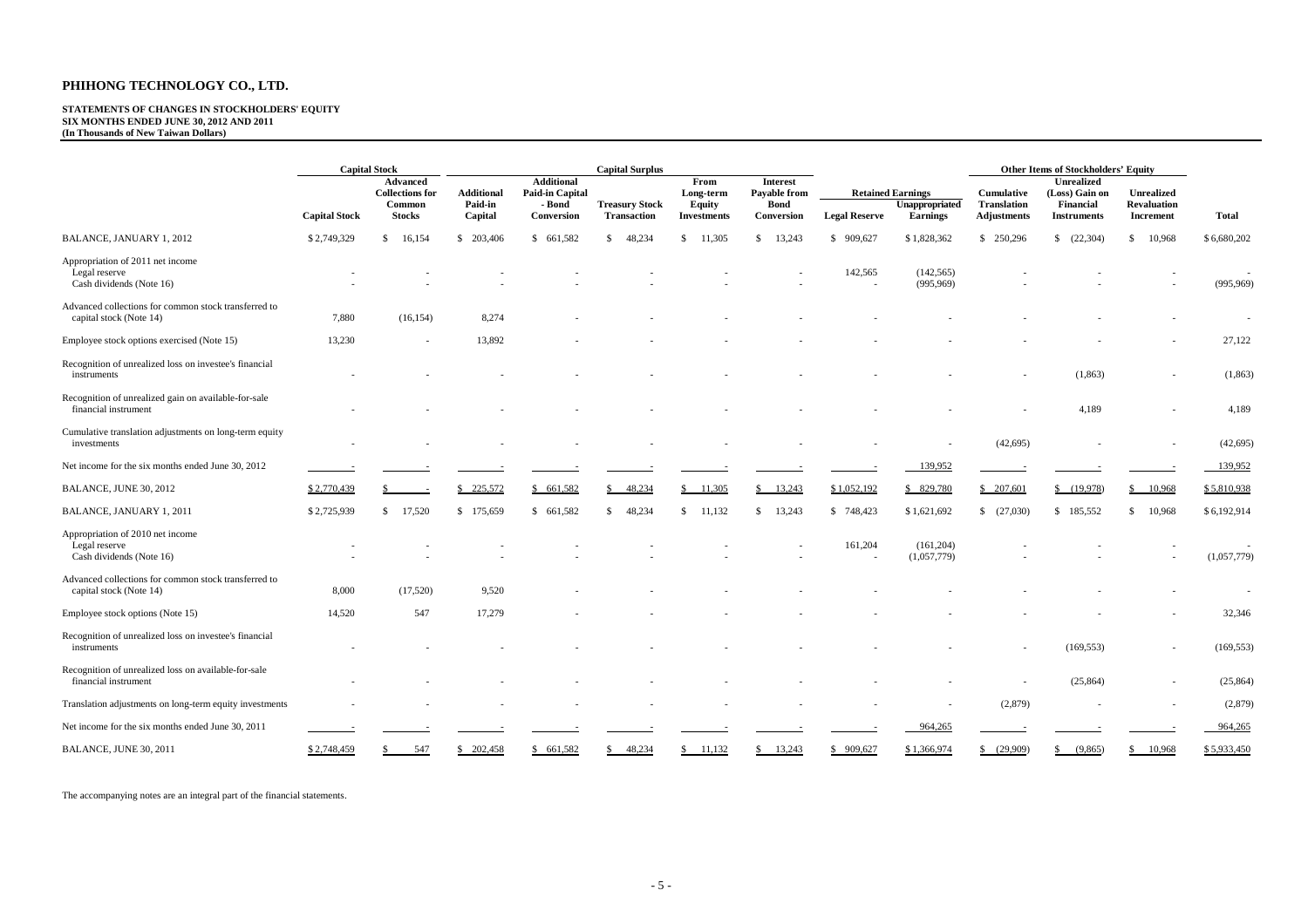# **STATEMENTS OF CASH FLOWS SIX MONTHS ENDED JUNE 30, 2012 AND 2011 (In Thousands of New Taiwan Dollars)**

| CASH FLOWS FROM OPERATING ACTIVITIES<br>$\mathcal{S}$<br>139,952<br>\$<br>964,265<br>Net income<br>Adjustments to reconcile net income to net cash provided by operating<br>activities<br>Depreciation and amortization<br>38,715<br>27,697<br>Gain on reversal of bad debts<br>(20,519)<br>Investment loss (gain) recognized under the equity method<br>60,626<br>(124, 645)<br>Cash dividends received from equity method investees<br>2,833<br>9,832<br>Impairment loss of financial assets carried at cost<br>11,969<br>Proceeds from disposal of available-for-sale financial assets<br>(23, 828)<br>(68, 314)<br>(Realized) unrealized gross profit from intercompany transactions<br>14,583<br>Net loss (gain) on disposal of property, plant and equipment<br>34<br>(95)<br>Net changes in operating assets and liabilities<br>Notes receivable<br>(1,560)<br>(90, 416)<br>Accounts receivable<br>(18, 549)<br>Accounts receivable from related parties<br>190,950<br>(79, 848)<br>Other financial assets - current<br>(87, 721)<br>153,472<br>Inventories<br>155,893<br>201,382<br>Deferred income tax asset - current<br>10,850<br>11,520<br>5,857<br>(12, 247)<br>Other current assets<br>11,884<br>Notes payable<br>(10,049)<br>Accounts payable<br>(3,193)<br>Accounts payable to related parties<br>178,895<br>57,529<br>Income tax payable<br>(60,091)<br>(89, 411)<br>Other payables<br>29,586<br>71,918<br>Other current liabilities<br>(3,587)<br>(23,599) |
|------------------------------------------------------------------------------------------------------------------------------------------------------------------------------------------------------------------------------------------------------------------------------------------------------------------------------------------------------------------------------------------------------------------------------------------------------------------------------------------------------------------------------------------------------------------------------------------------------------------------------------------------------------------------------------------------------------------------------------------------------------------------------------------------------------------------------------------------------------------------------------------------------------------------------------------------------------------------------------------------------------------------------------------------------------------------------------------------------------------------------------------------------------------------------------------------------------------------------------------------------------------------------------------------------------------------------------------------------------------------------------------------------------------------------------------------------------------------------|
|                                                                                                                                                                                                                                                                                                                                                                                                                                                                                                                                                                                                                                                                                                                                                                                                                                                                                                                                                                                                                                                                                                                                                                                                                                                                                                                                                                                                                                                                              |
|                                                                                                                                                                                                                                                                                                                                                                                                                                                                                                                                                                                                                                                                                                                                                                                                                                                                                                                                                                                                                                                                                                                                                                                                                                                                                                                                                                                                                                                                              |
|                                                                                                                                                                                                                                                                                                                                                                                                                                                                                                                                                                                                                                                                                                                                                                                                                                                                                                                                                                                                                                                                                                                                                                                                                                                                                                                                                                                                                                                                              |
|                                                                                                                                                                                                                                                                                                                                                                                                                                                                                                                                                                                                                                                                                                                                                                                                                                                                                                                                                                                                                                                                                                                                                                                                                                                                                                                                                                                                                                                                              |
|                                                                                                                                                                                                                                                                                                                                                                                                                                                                                                                                                                                                                                                                                                                                                                                                                                                                                                                                                                                                                                                                                                                                                                                                                                                                                                                                                                                                                                                                              |
|                                                                                                                                                                                                                                                                                                                                                                                                                                                                                                                                                                                                                                                                                                                                                                                                                                                                                                                                                                                                                                                                                                                                                                                                                                                                                                                                                                                                                                                                              |
|                                                                                                                                                                                                                                                                                                                                                                                                                                                                                                                                                                                                                                                                                                                                                                                                                                                                                                                                                                                                                                                                                                                                                                                                                                                                                                                                                                                                                                                                              |
|                                                                                                                                                                                                                                                                                                                                                                                                                                                                                                                                                                                                                                                                                                                                                                                                                                                                                                                                                                                                                                                                                                                                                                                                                                                                                                                                                                                                                                                                              |
|                                                                                                                                                                                                                                                                                                                                                                                                                                                                                                                                                                                                                                                                                                                                                                                                                                                                                                                                                                                                                                                                                                                                                                                                                                                                                                                                                                                                                                                                              |
|                                                                                                                                                                                                                                                                                                                                                                                                                                                                                                                                                                                                                                                                                                                                                                                                                                                                                                                                                                                                                                                                                                                                                                                                                                                                                                                                                                                                                                                                              |
|                                                                                                                                                                                                                                                                                                                                                                                                                                                                                                                                                                                                                                                                                                                                                                                                                                                                                                                                                                                                                                                                                                                                                                                                                                                                                                                                                                                                                                                                              |
|                                                                                                                                                                                                                                                                                                                                                                                                                                                                                                                                                                                                                                                                                                                                                                                                                                                                                                                                                                                                                                                                                                                                                                                                                                                                                                                                                                                                                                                                              |
|                                                                                                                                                                                                                                                                                                                                                                                                                                                                                                                                                                                                                                                                                                                                                                                                                                                                                                                                                                                                                                                                                                                                                                                                                                                                                                                                                                                                                                                                              |
|                                                                                                                                                                                                                                                                                                                                                                                                                                                                                                                                                                                                                                                                                                                                                                                                                                                                                                                                                                                                                                                                                                                                                                                                                                                                                                                                                                                                                                                                              |
|                                                                                                                                                                                                                                                                                                                                                                                                                                                                                                                                                                                                                                                                                                                                                                                                                                                                                                                                                                                                                                                                                                                                                                                                                                                                                                                                                                                                                                                                              |
|                                                                                                                                                                                                                                                                                                                                                                                                                                                                                                                                                                                                                                                                                                                                                                                                                                                                                                                                                                                                                                                                                                                                                                                                                                                                                                                                                                                                                                                                              |
|                                                                                                                                                                                                                                                                                                                                                                                                                                                                                                                                                                                                                                                                                                                                                                                                                                                                                                                                                                                                                                                                                                                                                                                                                                                                                                                                                                                                                                                                              |
|                                                                                                                                                                                                                                                                                                                                                                                                                                                                                                                                                                                                                                                                                                                                                                                                                                                                                                                                                                                                                                                                                                                                                                                                                                                                                                                                                                                                                                                                              |
|                                                                                                                                                                                                                                                                                                                                                                                                                                                                                                                                                                                                                                                                                                                                                                                                                                                                                                                                                                                                                                                                                                                                                                                                                                                                                                                                                                                                                                                                              |
|                                                                                                                                                                                                                                                                                                                                                                                                                                                                                                                                                                                                                                                                                                                                                                                                                                                                                                                                                                                                                                                                                                                                                                                                                                                                                                                                                                                                                                                                              |
|                                                                                                                                                                                                                                                                                                                                                                                                                                                                                                                                                                                                                                                                                                                                                                                                                                                                                                                                                                                                                                                                                                                                                                                                                                                                                                                                                                                                                                                                              |
|                                                                                                                                                                                                                                                                                                                                                                                                                                                                                                                                                                                                                                                                                                                                                                                                                                                                                                                                                                                                                                                                                                                                                                                                                                                                                                                                                                                                                                                                              |
|                                                                                                                                                                                                                                                                                                                                                                                                                                                                                                                                                                                                                                                                                                                                                                                                                                                                                                                                                                                                                                                                                                                                                                                                                                                                                                                                                                                                                                                                              |
|                                                                                                                                                                                                                                                                                                                                                                                                                                                                                                                                                                                                                                                                                                                                                                                                                                                                                                                                                                                                                                                                                                                                                                                                                                                                                                                                                                                                                                                                              |
|                                                                                                                                                                                                                                                                                                                                                                                                                                                                                                                                                                                                                                                                                                                                                                                                                                                                                                                                                                                                                                                                                                                                                                                                                                                                                                                                                                                                                                                                              |
|                                                                                                                                                                                                                                                                                                                                                                                                                                                                                                                                                                                                                                                                                                                                                                                                                                                                                                                                                                                                                                                                                                                                                                                                                                                                                                                                                                                                                                                                              |
| Reserve for retirement plan<br>269<br>889                                                                                                                                                                                                                                                                                                                                                                                                                                                                                                                                                                                                                                                                                                                                                                                                                                                                                                                                                                                                                                                                                                                                                                                                                                                                                                                                                                                                                                    |
| Deferred income tax liability - noncurrent<br>(50)<br>(130)                                                                                                                                                                                                                                                                                                                                                                                                                                                                                                                                                                                                                                                                                                                                                                                                                                                                                                                                                                                                                                                                                                                                                                                                                                                                                                                                                                                                                  |
| Other liabilities<br>15,000                                                                                                                                                                                                                                                                                                                                                                                                                                                                                                                                                                                                                                                                                                                                                                                                                                                                                                                                                                                                                                                                                                                                                                                                                                                                                                                                                                                                                                                  |
| 488,172<br>Net cash provided by operating activities<br>1,160,376                                                                                                                                                                                                                                                                                                                                                                                                                                                                                                                                                                                                                                                                                                                                                                                                                                                                                                                                                                                                                                                                                                                                                                                                                                                                                                                                                                                                            |
| CASH FLOWS FROM INVESTING ACTIVITIES                                                                                                                                                                                                                                                                                                                                                                                                                                                                                                                                                                                                                                                                                                                                                                                                                                                                                                                                                                                                                                                                                                                                                                                                                                                                                                                                                                                                                                         |
| (4, 409)<br>Increase in available-for-sale financial assets                                                                                                                                                                                                                                                                                                                                                                                                                                                                                                                                                                                                                                                                                                                                                                                                                                                                                                                                                                                                                                                                                                                                                                                                                                                                                                                                                                                                                  |
| Proceeds from disposal of available-for-sale financial assets<br>29,660                                                                                                                                                                                                                                                                                                                                                                                                                                                                                                                                                                                                                                                                                                                                                                                                                                                                                                                                                                                                                                                                                                                                                                                                                                                                                                                                                                                                      |
| Increase in long-term equity investments<br>(260, 489)<br>(184, 524)                                                                                                                                                                                                                                                                                                                                                                                                                                                                                                                                                                                                                                                                                                                                                                                                                                                                                                                                                                                                                                                                                                                                                                                                                                                                                                                                                                                                         |
| Acquisition of property, plant and equipment<br>(94, 823)<br>(25,808)                                                                                                                                                                                                                                                                                                                                                                                                                                                                                                                                                                                                                                                                                                                                                                                                                                                                                                                                                                                                                                                                                                                                                                                                                                                                                                                                                                                                        |
| Proceeds from disposal of property, plant and equipment<br>122                                                                                                                                                                                                                                                                                                                                                                                                                                                                                                                                                                                                                                                                                                                                                                                                                                                                                                                                                                                                                                                                                                                                                                                                                                                                                                                                                                                                               |
| (438)<br>Increase intangible assets - computer software<br>(9,528)                                                                                                                                                                                                                                                                                                                                                                                                                                                                                                                                                                                                                                                                                                                                                                                                                                                                                                                                                                                                                                                                                                                                                                                                                                                                                                                                                                                                           |
| (Increase) decrease in refundable deposits<br>74<br>(3)                                                                                                                                                                                                                                                                                                                                                                                                                                                                                                                                                                                                                                                                                                                                                                                                                                                                                                                                                                                                                                                                                                                                                                                                                                                                                                                                                                                                                      |
| Increase in deferred charges<br>(16,007)                                                                                                                                                                                                                                                                                                                                                                                                                                                                                                                                                                                                                                                                                                                                                                                                                                                                                                                                                                                                                                                                                                                                                                                                                                                                                                                                                                                                                                     |
| Return to capital stock of invested company disinvestment<br>2,309<br><u>141,128</u>                                                                                                                                                                                                                                                                                                                                                                                                                                                                                                                                                                                                                                                                                                                                                                                                                                                                                                                                                                                                                                                                                                                                                                                                                                                                                                                                                                                         |
| Net cash used in investing activities<br>(293,519)                                                                                                                                                                                                                                                                                                                                                                                                                                                                                                                                                                                                                                                                                                                                                                                                                                                                                                                                                                                                                                                                                                                                                                                                                                                                                                                                                                                                                           |
| (129,217)<br>(Continued)                                                                                                                                                                                                                                                                                                                                                                                                                                                                                                                                                                                                                                                                                                                                                                                                                                                                                                                                                                                                                                                                                                                                                                                                                                                                                                                                                                                                                                                     |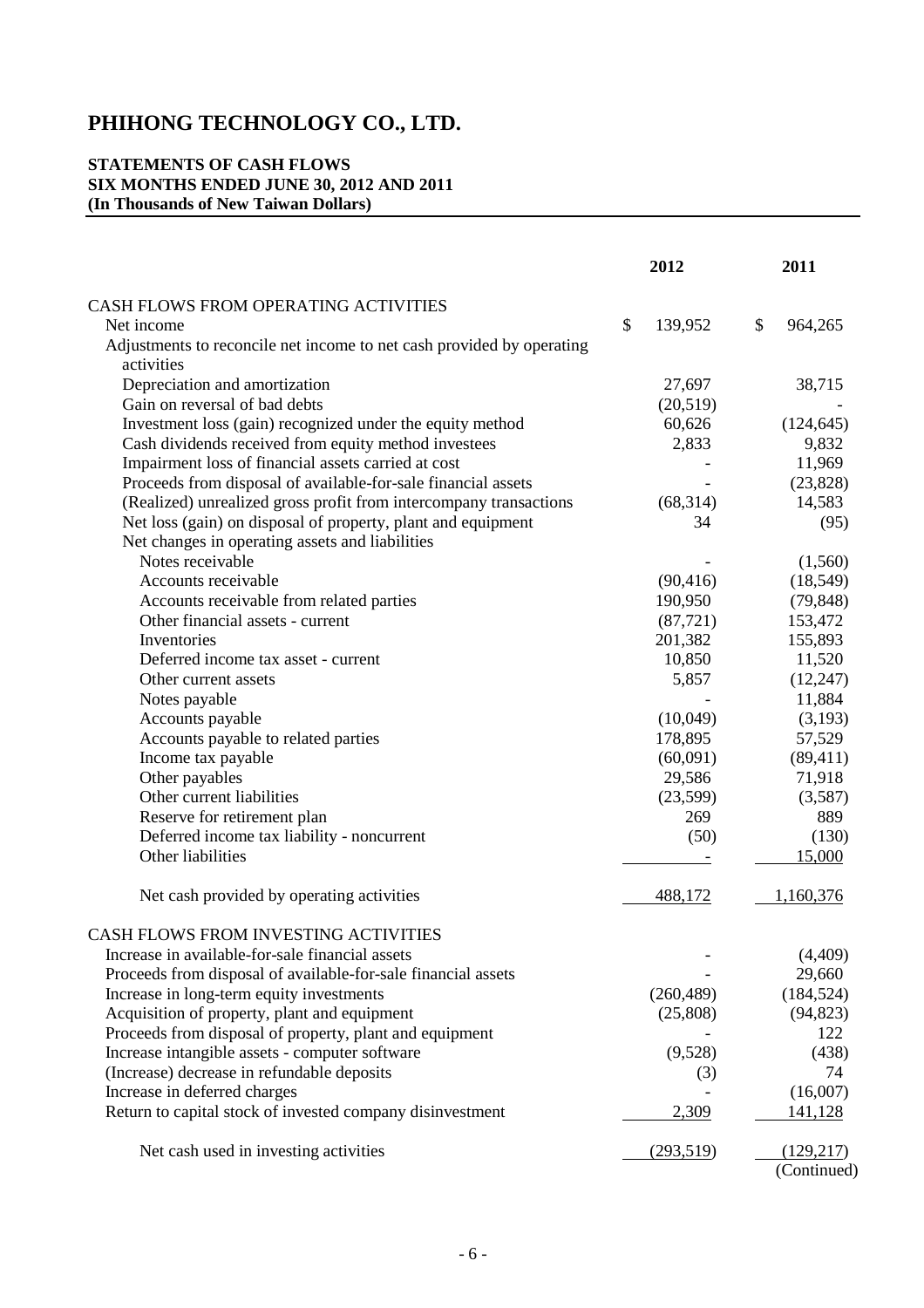# **STATEMENTS OF CASH FLOWS SIX MONTHS ENDED JUNE 30, 2012 AND 2011 (In Thousands of New Taiwan Dollars)**

|                                                                                                                                                                                                                                                                                              | 2012                                    | 2011                                      |
|----------------------------------------------------------------------------------------------------------------------------------------------------------------------------------------------------------------------------------------------------------------------------------------------|-----------------------------------------|-------------------------------------------|
| <b>CASH FLOWS FROM FINANCING ACTIVITIES</b><br>Employee stock options                                                                                                                                                                                                                        | 27,122                                  | S<br>32,346                               |
| NET INCREASE IN CASH AND CASH EQUIVALENTS                                                                                                                                                                                                                                                    | 221,775                                 | 1,063,505                                 |
| CASH AND CASH EQUIVALENTS, BEGINNING OF PERIOD                                                                                                                                                                                                                                               | 1,552,919                               | 1,189,840                                 |
| CASH AND CASH EQUIVALENTS, END OF PERIOD                                                                                                                                                                                                                                                     | 1,774,694                               | 2,253,345                                 |
| SUPPLEMENTAL DISCLOSURE OF CASH FLOW INFORMATION<br>Cash paid during the period<br>Interest (excluding interest capitalized)<br>Income tax                                                                                                                                                   | 1.474<br>124,240                        | -373<br>246,631                           |
| NONCASH INVESTING AND FINANCING ACTIVITIES<br>Translation adjustments on foreign long-term equity investments<br>Cash dividends payable<br>Recognized unrealized loss on investee's financial instruments<br>Recognized unrealized (gain) loss on available-for-sale financial<br>instrument | (42,695)<br>995,969<br>1,863<br>(4,189) | (2,879)<br>1,057,779<br>169,553<br>25,864 |

The accompanying notes are an integral part of the financial statements. (Concluded)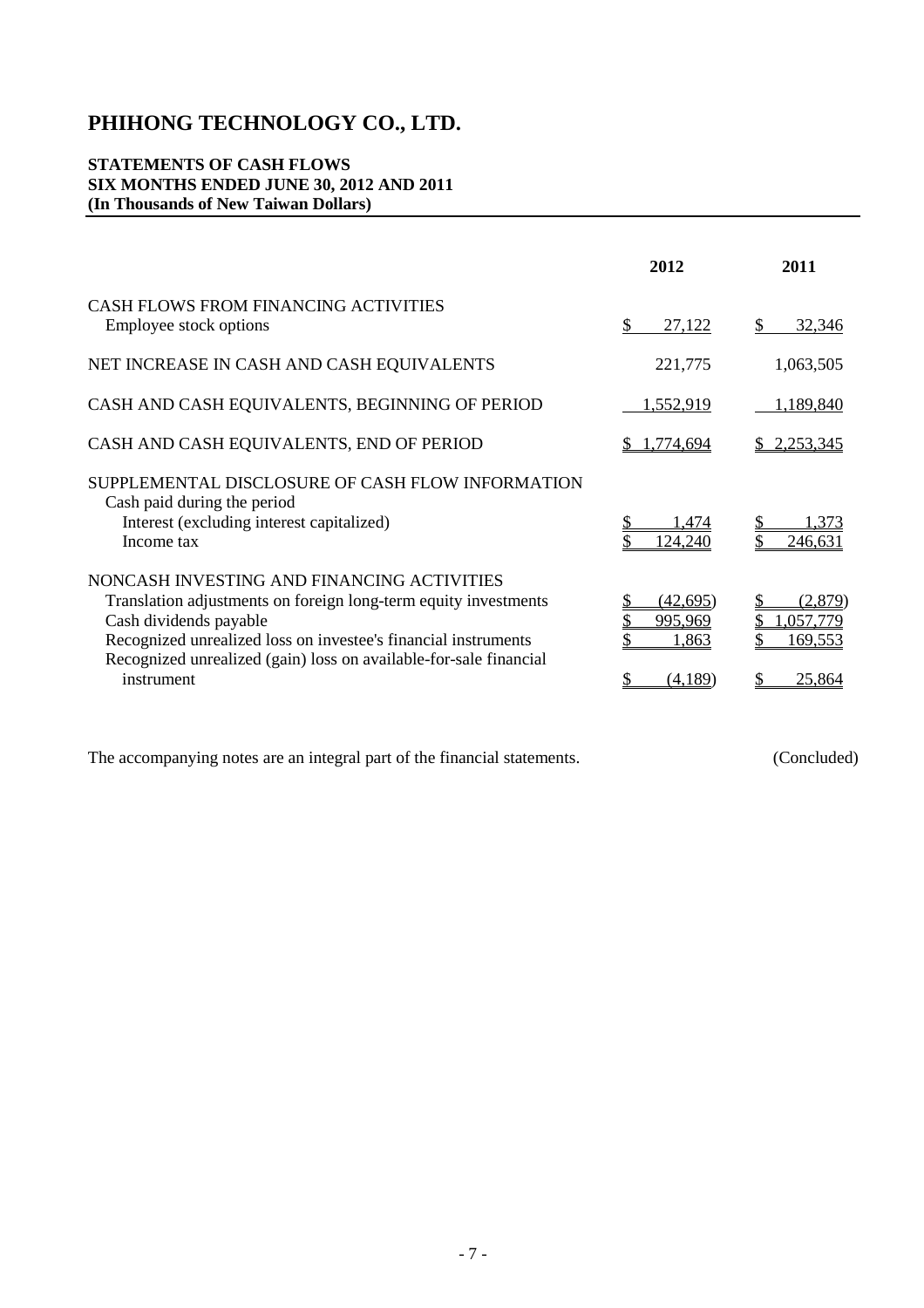#### **NOTES TO FINANCIAL STATEMENTS SIX MONTHS ENDED JUNE 30, 2012 AND 2011 (In Thousands of New Taiwan Dollars (Except Per Share Data), Unless Stated Otherwise)**

#### **1. ORGANIZATION AND OPERATIONS**

Phihong Technology Co., Ltd. (the "Company"), which was formerly known as Phihong Enterprise Co., Ltd., was incorporated on December 12, 1972 under the laws of the Republic of China ("ROC"). Under a resolution approved in the stockholders' meeting in June 2003, the Company changed its name to Phihong Technology Co., Ltd. The Company primarily manufactures and sells AC/DC power adapters, charger bases, power supply modules, UPS for computers, ballasts, etc. The Company had 395 and 374 employees as of June 30, 2012 and 2011, respectively.

In February 2000, the Company was authorized to have its stocks traded on the over-the-counter (OTC) securities exchange in Taiwan. In September 2001, the Company's stocks ceased to be OTC traded and the Company later obtained authorization to have its stocks listed on the Taiwan Stock Exchange.

#### **2. SUMMARY OF SIGNIFICANT ACCOUNTING POLICIES**

#### **Basis of Presentation**

The accompanying financial statements have been prepared in conformity with the Guidelines Governing the Preparation of Financial Reports by Securities Issuers, the requirements of the Business Accounting Law and Guidelines Governing Business Accounting relevant to financial accounting standards, and accounting principles generally accepted in the ROC.

For readers' convenience, the accompanying financial statements have been translated into English from the original Chinese version prepared and used in the ROC. If inconsistencies arise between the English version and the Chinese version or if differences arise in the interpretations between the two versions, the Chinese version of the financial statements shall prevail.

The Company's significant accounting principles are summarized as follows:

#### **Foreign-currency Transactions and Translation of Foreign-currency Financial Statements**

Equity-method investees' assets and liabilities denominated in foreign currencies are translated at the balance sheet date exchange rates. Stockholders' equity accounts are translated at the historical rate, except for the beginning balance of the retained earnings, which is carried at the translated amount of the preceding period. Dividends are translated at the spot rate at the declaration date. Income statement accounts are translated at the current rate or weighted-average rate of the current period.

Foreign-currency transactions (except derivative transactions) are recorded in New Taiwan dollars at the exchange rates prevailing on the transaction date. Gains or losses resulting from the application of prevailing exchange rates when foreign-currency receivables and payables are settled are credited or charged to income. Assets and liabilities denominated in foreign currencies (except foreign long-term investments) are translated at the balance sheet date exchange rates, and resulting gains or losses are credited or charged to current income.

At the balance sheet date, foreign-currency nonmonetary assets (such as equity instruments) and liabilities that are measured at fair value are revalued using prevailing exchange rates, with the exchange differences which recognized in shareholders' equity if the changes in fair value are recognized in shareholders' equity and recognized in profit and loss if the changes in fair value is recognized in profit or loss.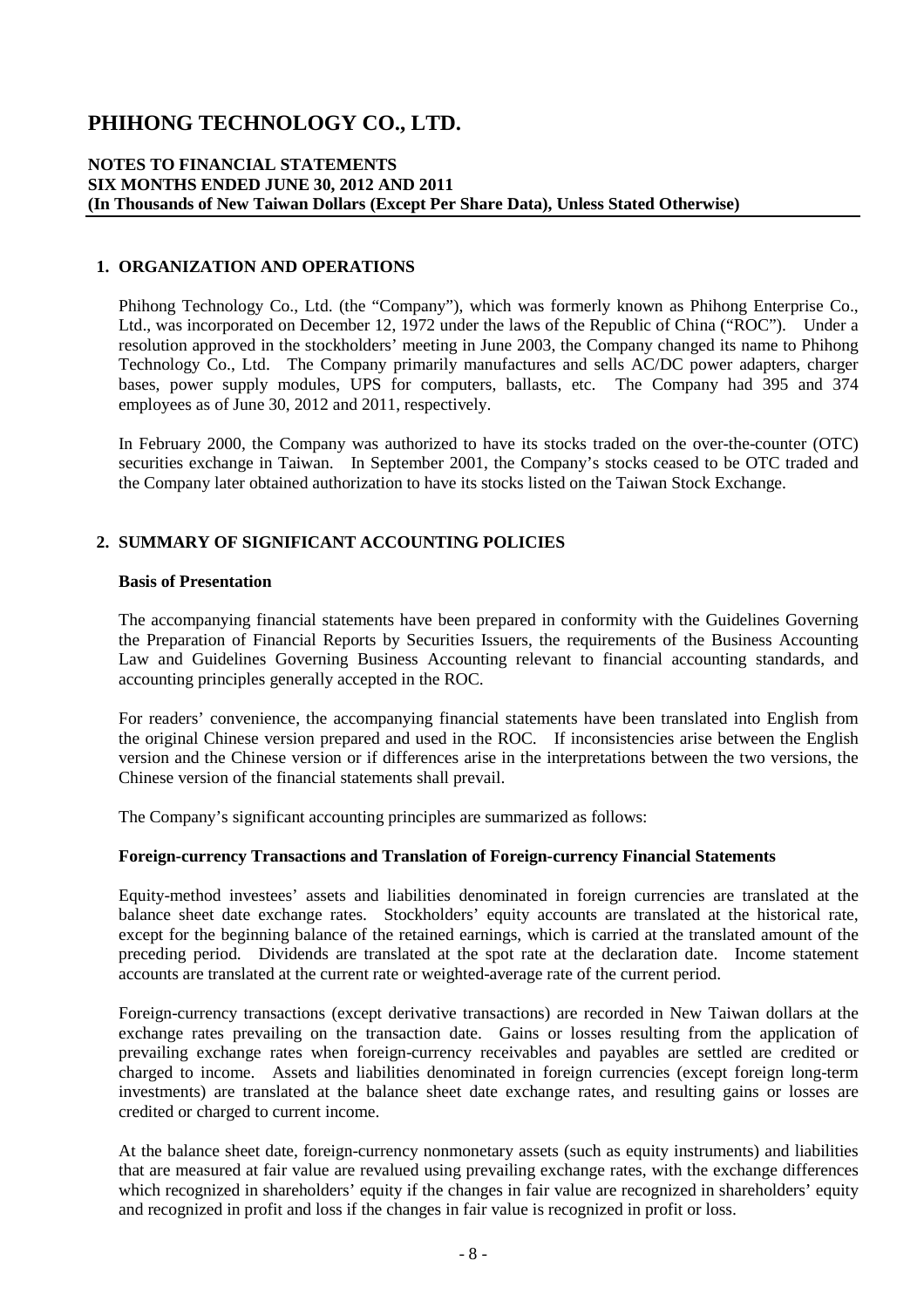Foreign-currency nonmonetary assets and liabilities that are carried at cost continue to be stated at exchange rates at trade dates.

#### **Accounting Estimates**

Under above guidelines, law and principles, certain estimates and assumptions have been used for the allowance for doubtful accounts, allowance for loss on inventories, depreciation of property, plant and equipment, asset impairment loss, income tax, pension cost, bonuses to employees, directors and supervisors, etc. Actual results may differ from these estimates.

#### **Current/Noncurrent Assets and Liabilities**

Cash or cash equivalents, assets held for operating purposes and assets expected to be converted into cash or consumed within one year from balance sheet date are recorded as current assets. Property, plant and equipment, intangible assets and other assets that do not qualify as current assets are recorded as noncurrent assets. Liabilities incurred for operating purposes and expected to be liquidated within one year from balance sheet date are recorded as current liabilities. Liabilities that do not qualify as current liabilities are recorded as noncurrent liabilities.

#### **Cash and Cash Equivalents**

Cash includes unrestricted cash and bank deposits. Cash equivalents refer to short-term commercial papers whose carrying values approximate fair values.

#### **Available-for-sale Financial Assets**

Available-for-sale financial assets are initially measured at fair value plus transaction costs that are directly attributable to the acquisition. At each balance sheet date subsequent to initial recognition, available-for-sale financial assets are remeasured at fair value, with changes in fair value recognized in equity until the financial assets are disposed of, at which time, the cumulative gain or loss previously recognized in equity is included in profit or loss for the year. All regular purchases or sales of financial assets are recognized and derecognized on a trade date basis.

The fair value of listed and over-the-counter stocks, open-end fund, and bonds are determined at their closing prices, net asset values, and reference prices from the over-the-counter securities exchange in Taiwan at the balance sheet date, respectively.

Cash dividends are recognized as income at the ex-dividend date but cash dividends declared out of net income earned before the investment date are recorded as a reduction of the investment cost. Stock dividends received are not recognized as income; they are instead reflected as an increase in the number of shares held.

An impairment loss is recognized when there is objective evidence that the financial asset is impaired. Any subsequent decrease in impairment loss for an equity instrument classified as available-for-sale is recognized directly in equity. If the fair value of a debt instrument classified as available-for-sale subsequently increases as a result of an event which occurred after the impairment loss was recognized, the decrease in impairment loss is reversed to profit.

#### **Financial Assets Carried at Cost, Noncurrent**

Equity investments without reliable fair value are carried at their original cost. The accounting process for dividend income is similar with that for available-for-sale financial assets. If there is objective evidence showing that the asset is impaired, impairment loss shall be recognized and not allowed to be reversed.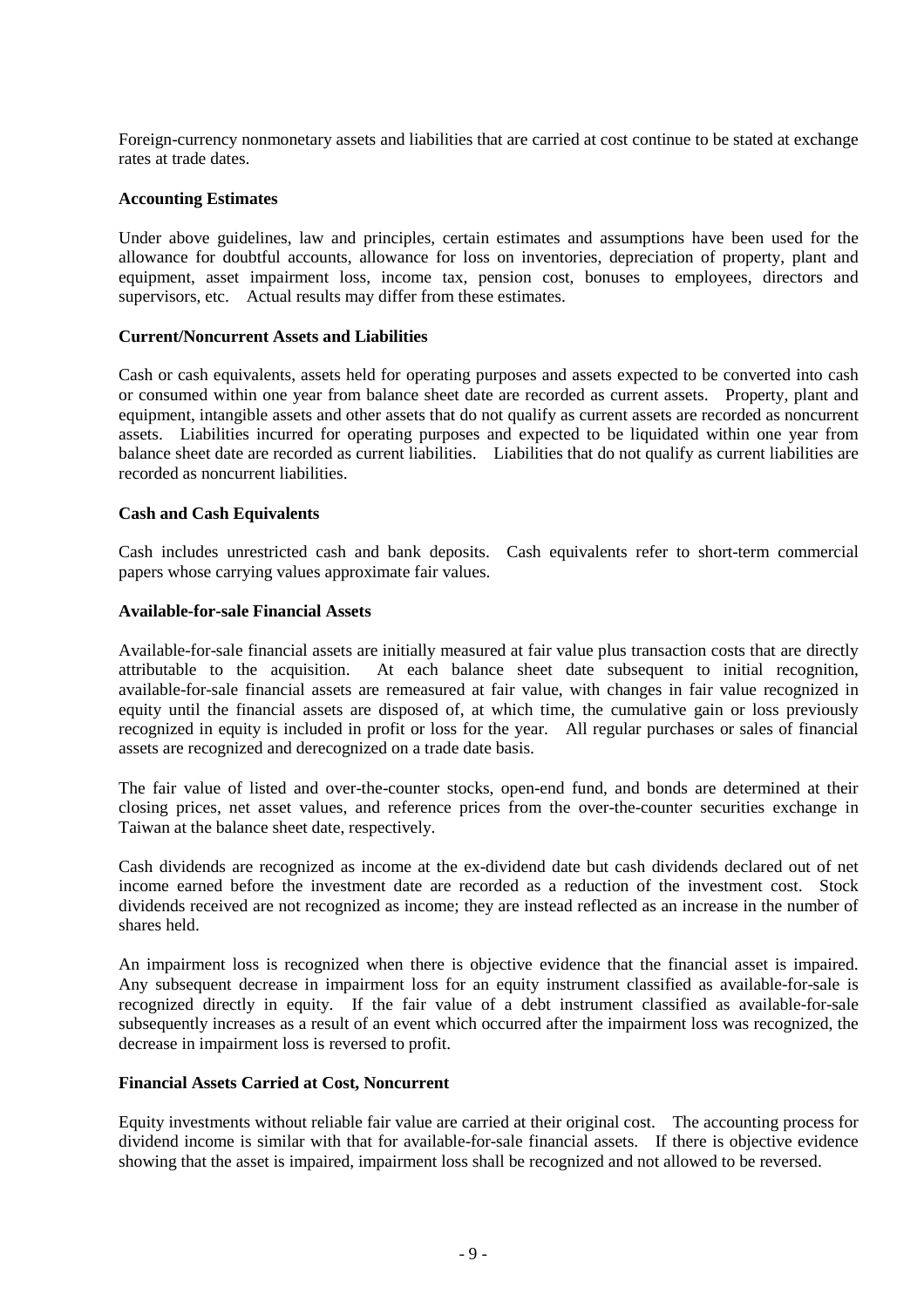#### **Impairment of Accounts Receivable**

An allowance for doubtful accounts is provided on the basis of a review of the collectibility of accounts receivable.

As discussed in Note 3 to the financial statements, on January 1, 2011, the Company adopted the third-time revised Statement of Financial Accounting Standards (SFAS) No. 34, "Financial Instruments: Recognition and Measurement." One of the main revisions is that impairment of receivables originated by the Company should be covered by SFAS No. 34. Accounts receivable are assessed for impairment at the end of each reporting period and considered to be impaired when there is objective evidence that, as a result of one or more events that occurred after the initial recognition of the accounts receivable, the estimated future cash flows of the asset have been affected.

#### **Inventories**

Inventories consist of raw materials, supplies, finished goods and work-in-process and are stated at the lower of cost or net realizable value. Inventory write-downs are made item by item, except where it may be appropriate to group similar or related items. Net realizable value is the estimated selling price of inventories less all estimated costs of completion and costs necessary to make the sale. Inventories are recorded at standard cost and adjusted to approximate weighted-average cost on the balance sheet date.

## **Long-term Investments at Equity Method**

Investments in which the Company holds 20 percent or more of the investees' voting shares or exercises significant influence over the investees' operating and financial policy decisions are accounted for by the equity method.

The investment cost is allocated to the assets and liabilities of the investee (proportionate to the percentage of ownership) on the basis of their fair values at the date of investment, and the investment cost in excess of the fair value of the identifiable net assets of the investee is recognized as goodwill. Goodwill is not amortized. The fair value of the net identifiable assets of the investee in excess of the investment cost is used to reduce the fair value of each of the noncurrent assets of the investee in proportion to the respective fair values of the noncurrent assets, with any excess recognized as an extraordinary gain.

When the Company subscribes for its investee's newly issued shares at a percentage different from its percentage of ownership in the investee, the Company records the change in its equity in the investee's net assets as an adjustment to investments, with a corresponding amount credited or charged to capital surplus. When the adjustment should be debited to capital surplus, but the capital surplus from long-term investments is insufficient, the shortage is debited to retained earnings.

If the Company exercises significant influence but without controlling power in such long-term investment, it should limit its share of investment losses to the extent that the book value of such long-term investment reduced to zero. However, if the Company intends to continue its support for the investee company, or has sufficient evidence to support that the investee company will return to profitability in the short run; the Company would continue to recognize investment losses in proportion to its stock ownership percentage even if the book value of such long-term investment and advances has come to negative.

#### **Property, Plant and Equipment**

Property, plant and equipment are stated at cost less accumulated depreciation and accumulated impairment losses. Borrowing costs directly attributable to the acquisition or construction of property, plant and equipment are capitalized as part of the cost of those assets. Major additions and improvements to property, plant and equipment are capitalized, while costs of repairs and maintenance are expensed currently.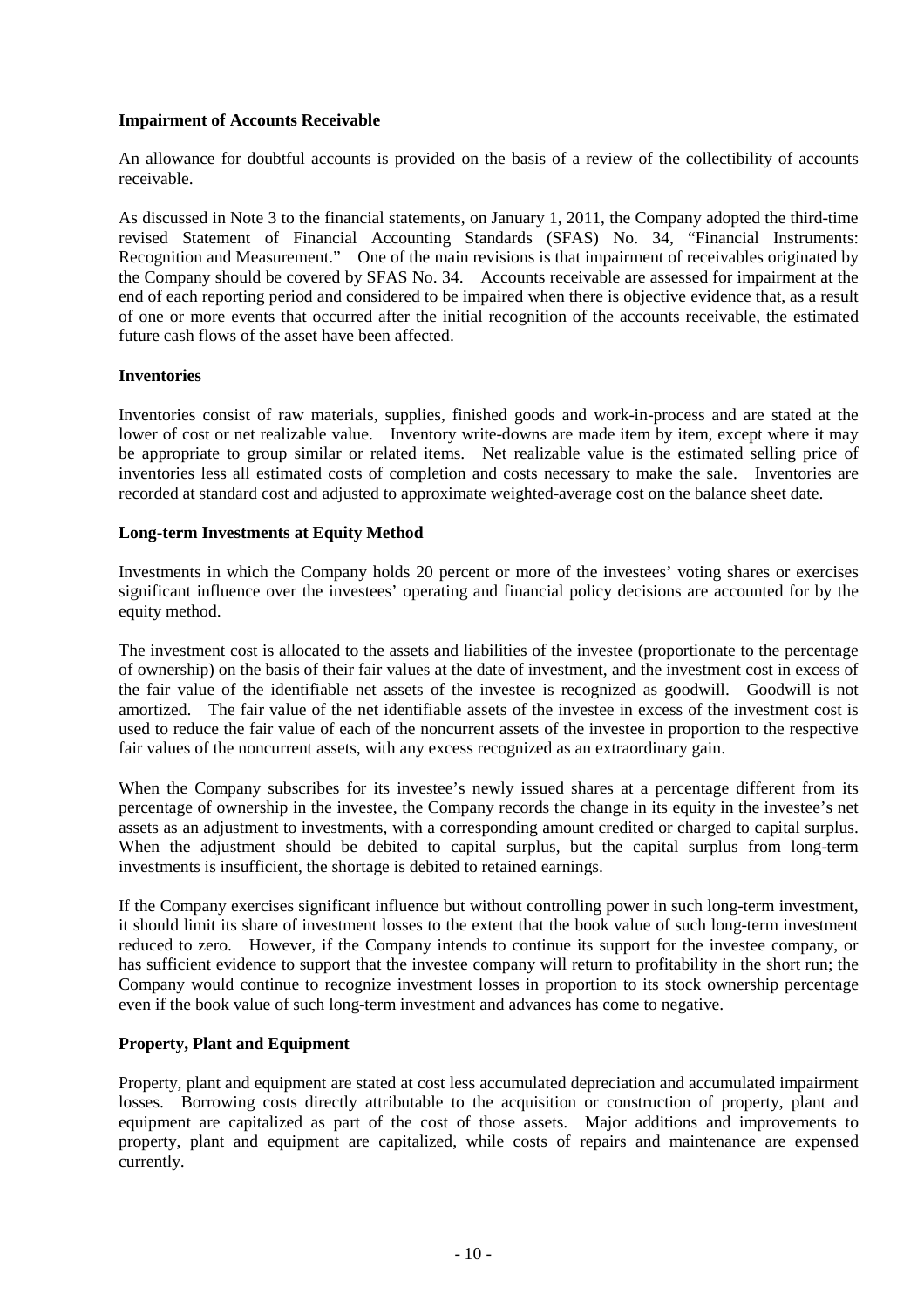Depreciation is provided on a straight-line basis over estimated useful lives as follows:

| Items                                    | <b>Estimated Useful Lives</b> |
|------------------------------------------|-------------------------------|
| Buildings and improvements               | 5-50 years                    |
| Machinery and equipment                  | 3-9 years                     |
| Furniture, fixtures and office equipment | 3-8 years                     |
| Other equipment                          | $3-10$ years                  |

Property, plant and equipment still in use beyond their original estimated useful lives are further depreciated over their new estimated useful lives. Depreciation of revaluated assets is provided on a straight-line basis over their remaining estimated useful lives determined at the time of revaluation.

The related cost (including revaluation increment), accumulated depreciation, accumulated impairment losses and any unrealized revaluation increment of an item of property, plant and equipment are derecognized from the balance sheet upon its disposal. Any gain or loss on disposal of the asset is included in nonoperating gains or losses in the year of disposal.

#### **Intangible Assets**

Intangible assets which comprise computer software acquired are initially recorded at cost and are amortized on a straight-line basis over their estimated useful lives.

## **Deferred Charges**

Deferred charges are the costs of office decoration and installation of telephone and internet systems and others. The amounts are amortized on a straight-line basis over 2 to 10 years.

#### **Impairment of Assets**

If the recoverable amount of an asset (mainly property, plant and equipment, deferred charges, intangible assets and investments accounted for by the equity method) is estimated to be less than its carrying amount, the carrying amount of the asset is reduced to its recoverable amount. An impairment loss is charged to earnings unless the asset is carried at a revalued amount, in which case the impairment loss is first treated as a deduction to the unrealized revaluation increment and any remaining loss is charged to earnings.

If an impairment loss subsequently reverses, the carrying amount of the asset is increased accordingly, but the increased carrying amount may not exceed the carrying amount that would have been determined had no impairment loss been recognized for the asset in prior years. A reversal of an impairment loss is recognized in earnings, unless the asset is carried at a revalued amount, in which case the reversal of the impairment loss is first recognized as gains to the extent that an impairment loss on the same revalued asset was previously charged to earnings. Any excess amount is treated as an increase in the unrealized revaluation increment.

For the purpose of impairment testing, goodwill is allocated to each of the relevant cash-generating units ("CGUs") that are expected to benefit from the synergies of the acquisition. A CGU to which goodwill has been allocated is tested for impairment annually or whenever there is an indication that the CGU may be impaired. If the recoverable amount of the CGU becomes less than its carrying amount, the impairment is allocated to first reduce the carrying amount of the goodwill allocated to the CGU and then to the other assets of the CGU pro rata on the basis of the carrying amount of each asset in the CGU. A reversal of an impairment loss on goodwill is disallowed.

For long term equity investments in which the Company has significant influence but with no control, the carrying amount (including goodwill) of each investment is compared with its own recoverable amount for the purpose of impairment testing.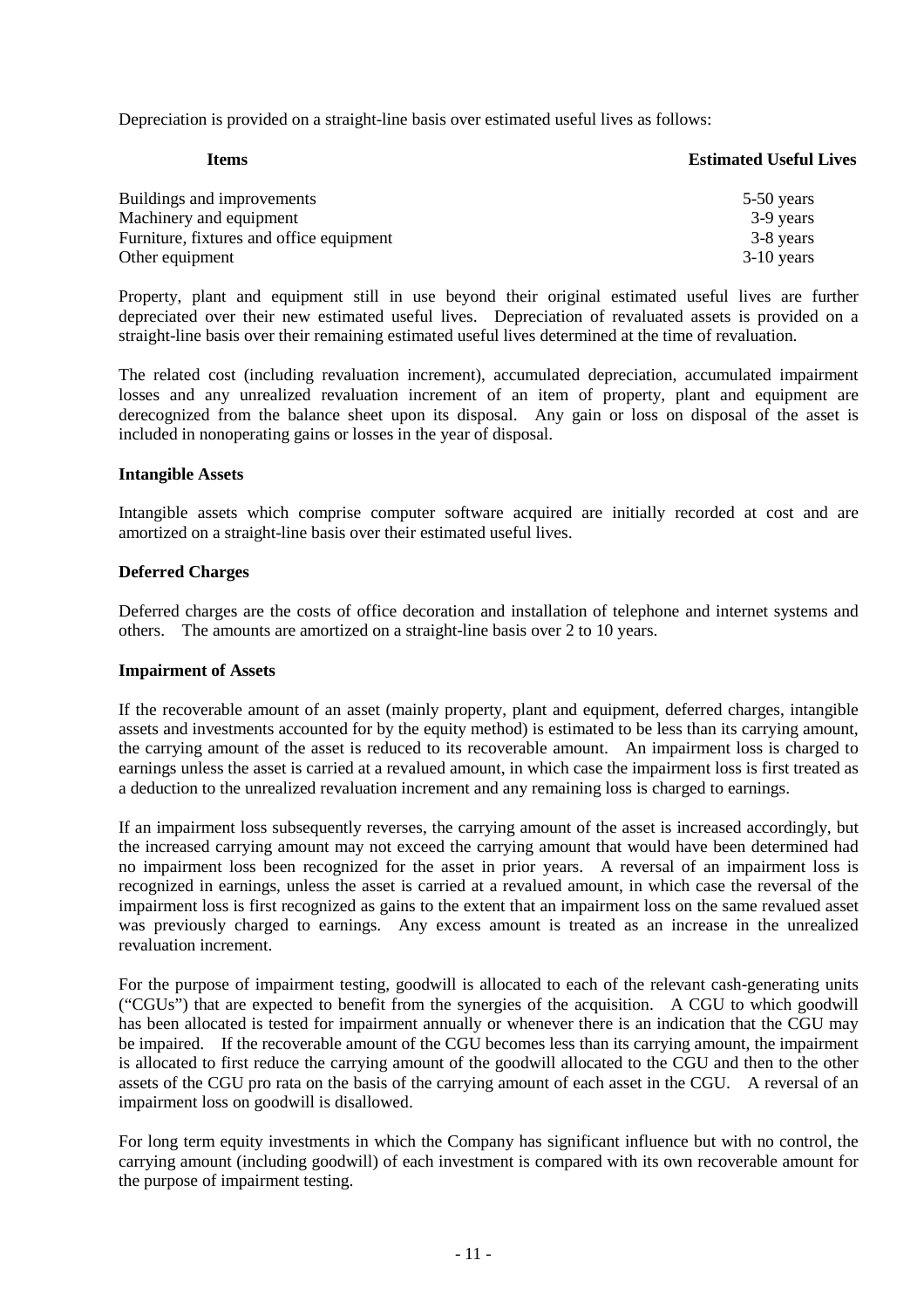#### **Pension Plan**

Pension cost under a defined benefit plan is determined by actuarial valuations. Contributions made under a defined contribution plan are recognized as pension cost during the year in which employees render services.

Curtailment or settlement gains or losses of the defined benefit plan are recognized as part of the net periodic pension cost for the year.

#### **Income Tax**

The Company adopted Statement of Financial Accounting Standards No. 22, "Accounting for Income Taxes," which requires an asset and liability approach to account for income tax. Deferred income tax assets and liabilities are computed for differences between the financial statement and tax bases of assets and liabilities that will result in taxable or deductible amounts in the future based on enacted tax laws and rates applicable to the periods in which the differences are expected to affect taxable income. Valuation allowance is provided for deferred tax assets with uncertain realization.

If the Company can control the timing of the reversal of a temporary difference between the book value and the tax basis of a long-term equity investment in a foreign subsidiary or joint venture and if the temporary difference is not expected to reverse in the foreseeable future and will, in effect, exist indefinitely, then a deferred tax liability or asset is not recognized.

Tax credits for purchases of machinery, equipment and technology, research and development expenditures, and personnel training expenditures are recognized using the flow-through method.

Adjustments of prior years' tax liabilities are added to or deducted from the current year's tax provision.

Income tax on unappropriated earnings at a rate of 10% is expensed in the year of stockholders' approval to retain the earnings which is the year subsequent to the year the earnings are generated.

#### **Deferred Credits**

Deferred credits refer to unrealized profits from transactions between the Company and its equity-method investees.

#### **Stock-based Compensation**

Employee stock options granted on or after January 1, 2008 are accounted for under SFAS No. 39, "Accounting for Share-based Payment." Under SFAS No. 39, the value of the stock options granted, which is equal to the best available estimate of the number of stock options expected to vest multiplied by the grant-date fair value, is expensed on a straight-line basis over the vesting period, with a corresponding adjustment to capital surplus - employee stock options. The estimate is revised if subsequent information indicates that the number of stock options expected to vest differs from previous estimates.

Employee stock options granted between January 1, 2004 and December 31, 2007 were accounted for under the interpretations issued by the Accounting Research and Development Foundation ("ARDF"). The Company adopted the intrinsic value method, under which compensation cost was recognized on a straight-line basis over the vesting period.

#### **Sales Recognition**

Sales are recognized when titles to products and the risks of ownership are transferred to customers, primarily upon shipment. Sales returns and allowances are subtracted from sales as these are incurred and the related costs of goods sold are eliminated.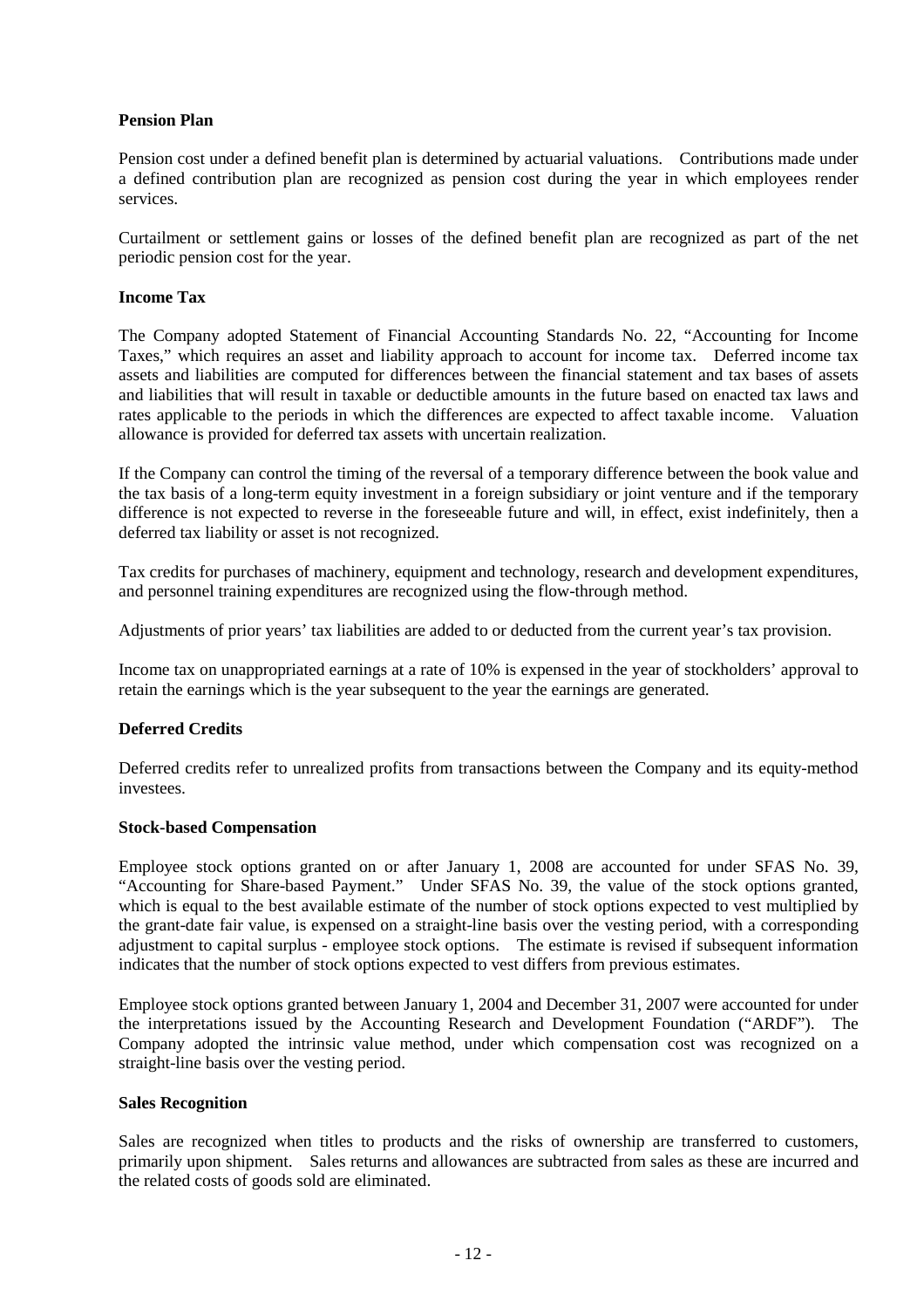Sales are measured at the fair value agreed by the Company and the buyers. However, if the accounts receivable are due in a year, they are not recorded at discounted value as the fair value approximates the invoice amount.

#### **Reserve for Sale Warranties**

Reserve for sale warranties is accrued based on the proper percentage of the current sales.

#### **Earnings Per Share**

The amount of basic earnings per common share is calculated by dividing net earnings by the weighted average number of common shares outstanding. On a diluted basis, net earnings and shares outstanding are adjusted to assume the conversion of employee stock options from the date of issuance. Treasury stock method is used to calculate the stock warrants' dilutive potential common shares. However, employee stock options with anti-dilutive effect are excluded from the calculation.

#### **Nonderivative Financial Instruments**

The recognition, valuation, and measurement of nonderivative financial assets and liabilities are made in accordance with the above accounting policies and accounting principles generally accepted in the ROC.

## **Reclassifications**

Certain accounts in the financial statements as of and for the six months ended June 30, 2011 have been reclassified to conform to the presentation of the financial statements as of and for the six months ended June 30, 2012.

# **3. ACCOUNTING CHANGES**

#### **Accounting Treatment of Financial Instruments**

On January 1, 2011, the Company adopted the newly revised Statement of Financial Accounting Standards (SFAS) No. 34, "Financial Instruments: Recognition and Measurement." The main revisions included loans and receivables originated by the Company under SFAS No. 34. This accounting change did not have a significant effect on the Company's financial statements as of and for the six months ended June 30, 2011.

#### **Operating Segments**

On January 1, 2011, the Company adopted the newly issued SFAS No. 41, "Operating Segments." The statement requires identification and disclosure of operating segments on the basis of how the Company's chief operating decision maker regularly reviews information in order to allocate resources and assess performance. This statement supersedes SFAS No. 20, "Segment Reporting."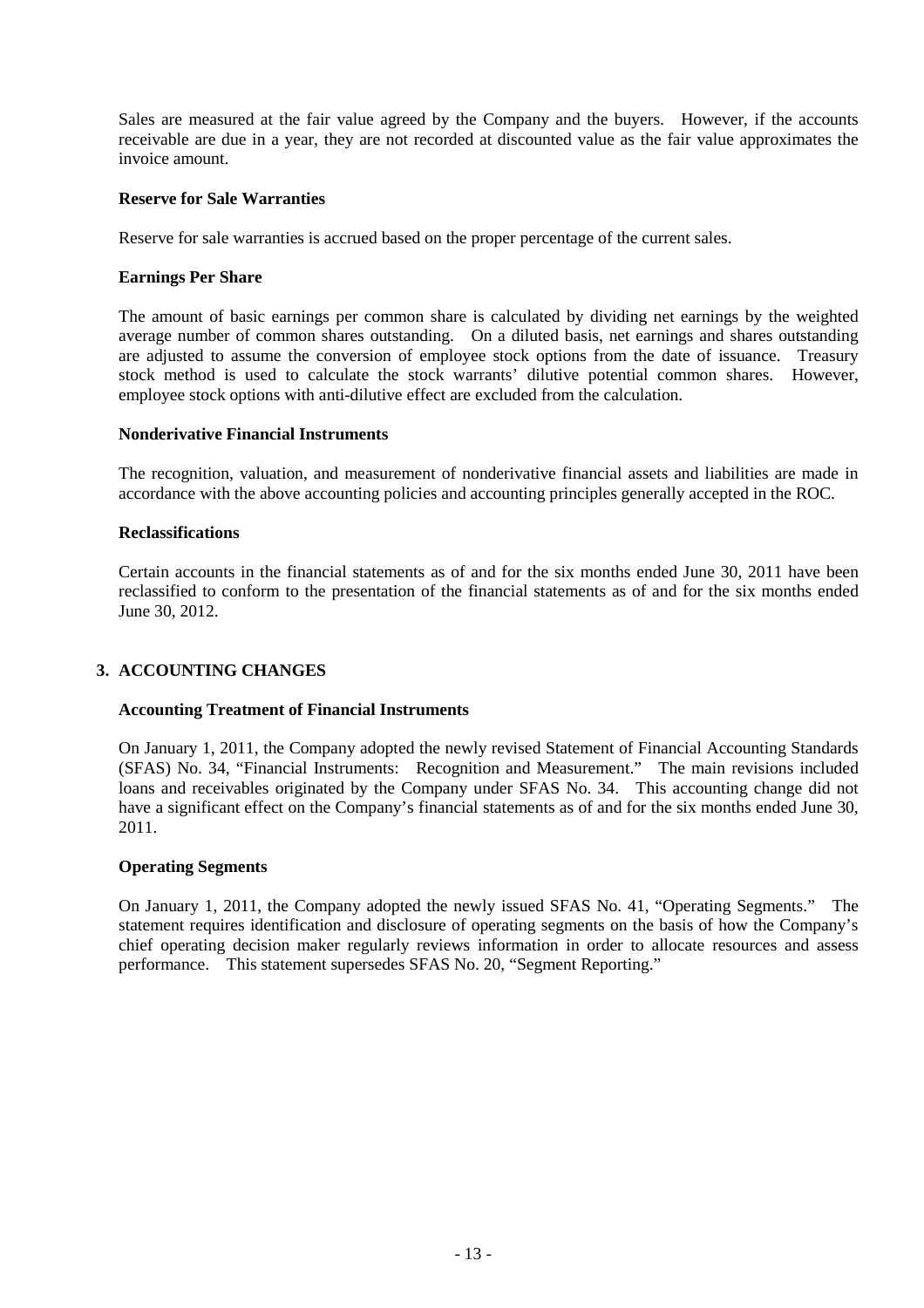# **4. CASH AND CASH EQUIVALENTS**

Cash and cash equivalents as of June 30, 2012 and 2011 were as follows:

|                                          | 2012      | 2011      |
|------------------------------------------|-----------|-----------|
| Cash on hand                             | \$<br>829 | \$<br>834 |
| Checking accounts                        | 2,472     | 14,394    |
| Savings accounts                         | 54,477    | 103,438   |
| Time deposits                            | 140,000   | 138,000   |
| Foreign-currency deposits                | 828,208   | 1,070,750 |
| Marketable securities - short-term notes | 748,708   | 925,929   |
|                                          | .774.694  | 2,253,345 |

# **5. ACCOUNTS RECEIVABLE**

Accounts receivable as of June 30, 2012 and 2011 were as follows:

|                                                    | 2012        | 2011      |
|----------------------------------------------------|-------------|-----------|
| Accounts receivable                                | \$1,459,363 | 1,025,251 |
| Less allowance for doubtful accounts               | (24,200)    | (42, 651) |
|                                                    | 1,435,163   | 982,600   |
| Accounts receivable from related parties (Note 21) | 363,459     | 1,628,628 |
| Less allowance for doubtful accounts               |             |           |
|                                                    | 363,459     | 1,628,628 |
|                                                    | 798.622     | 2.611.228 |

#### **6. OTHER FINANCIAL ASSETS, CURRENT**

Other financial assets, current as of June 30, 2012 and 2011 were as follows:

|                                                                   | 2012                | 2011                |
|-------------------------------------------------------------------|---------------------|---------------------|
| Other receivables from related parties (Note 21)<br><b>Others</b> | \$515,589<br>41.959 | \$735,963<br>23,033 |
|                                                                   | \$ 557.548          | .996<br>158.        |

# **7. INVENTORIES**

Inventories as of June 30, 2012 and 2011 were as follows:

|                 | 2012       | 2011    |
|-----------------|------------|---------|
| Raw materials   | 4,032<br>S | 4,150   |
| Work-in-process | 881        | 1,898   |
| Merchandise     | 324,960    | 396,881 |
|                 | \$ 329,873 | 402,929 |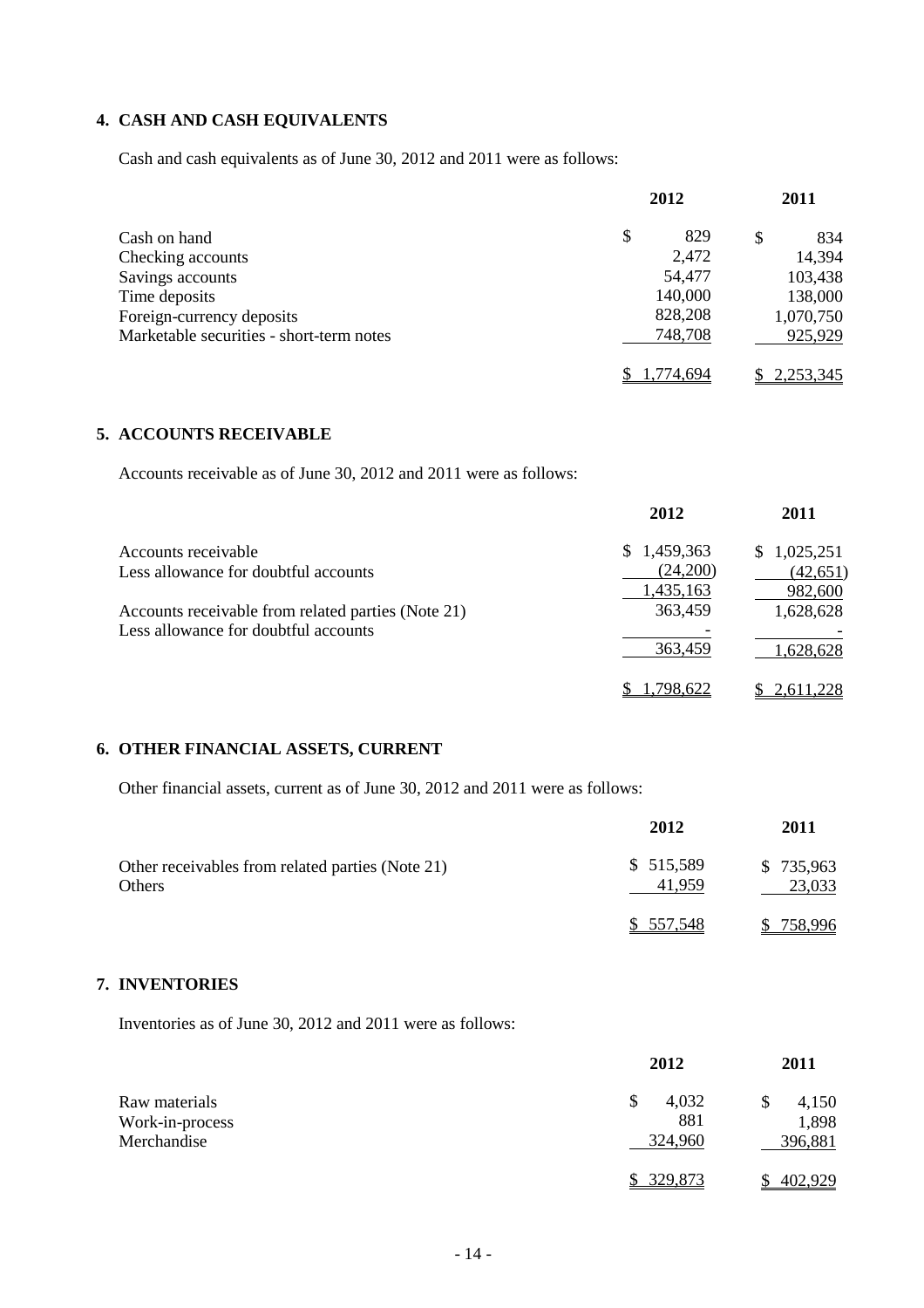As of June 30, 2012 and 2011, valuation allowances of inventories both were \$53,327 thousand.

For the six months ended June 30, 2012 and 2011, the Company's cost of goods sold was \$4,654,273 thousand and \$5,562,428 thousand, respectively.

#### **8. AVAILABLE-FOR-SALE FINANCIAL ASSETS - CURRENT**

Available-for-sale financial assets, current as of June 30, 2012 and 2011 were as follows:

|                               | 2012      | 2011  |
|-------------------------------|-----------|-------|
| Marketable equity securities  |           |       |
| Hua Jung Components Co., Ltd. | \$ 37,546 | 4,407 |

For the six months ended June 30, 2012 and 2011, the Company's recognition of unrealized gain (loss) on available-for-sale financial investments was \$4,189 thousand and \$(25,864) thousand, respectively. The amount was recorded as "stockholders' equity - unrealized gains (losses) on financial instruments" as of June 30, 2012 and 2011.

## **9. FINANCIAL ASSETS CARRIED AT COST - NONCURRENT**

Financial assets carried at cost, noncurrent as of June 30, 2012 and 2011 were as follows:

|                                     | 2012     | 2011     |
|-------------------------------------|----------|----------|
| Bao-Dian Venture Capital Co., Ltd.  | \$30,000 | \$30,000 |
| Yuan-Jing Venture Capital Co., Ltd. | 33,500   | 33,500   |
| Asia Tech Taiwan Venture Fund       | 12,748   | 15,057   |
| NeoPac Lighting Limited             | 32,224   | 32,224   |
| Less: accumulated impairment        | (61,969) | (61,969) |
|                                     | \$46,503 | \$48,812 |

The stocks and other investments mentioned above do not have open pricing and reliable fair values, thus they are carried at cost. The Company performed impairment testing on them periodically.

Bao-Dian Venture Capital Co., Ltd. and NeoPac Lighting Limited have experienced continuous operating loss; thus, the Company recognized \$4,745 thousand and \$7,224 thousand impairment loss for the six months ended June 30, 2012, respectively.

Bao-Dian Venture Capital Co., Ltd. decreased its paid-in capital to write-off its accumulated deficits for six months ended June 30, 2012, at the ratio of 55%, however, it hasn't completed the legal procedure as of June 30, 2012.

Yuan-Jing Venture Capital Co., Ltd. had paid-in capital of 925,000 thousand as of January 1, 2011. It decreased its paid-in capital by cash in the amount of \$305,250 thousand at the ratio of 33% in 2011. As a result, its paid-in capital was \$619,750 thousand as of June 30, 2012.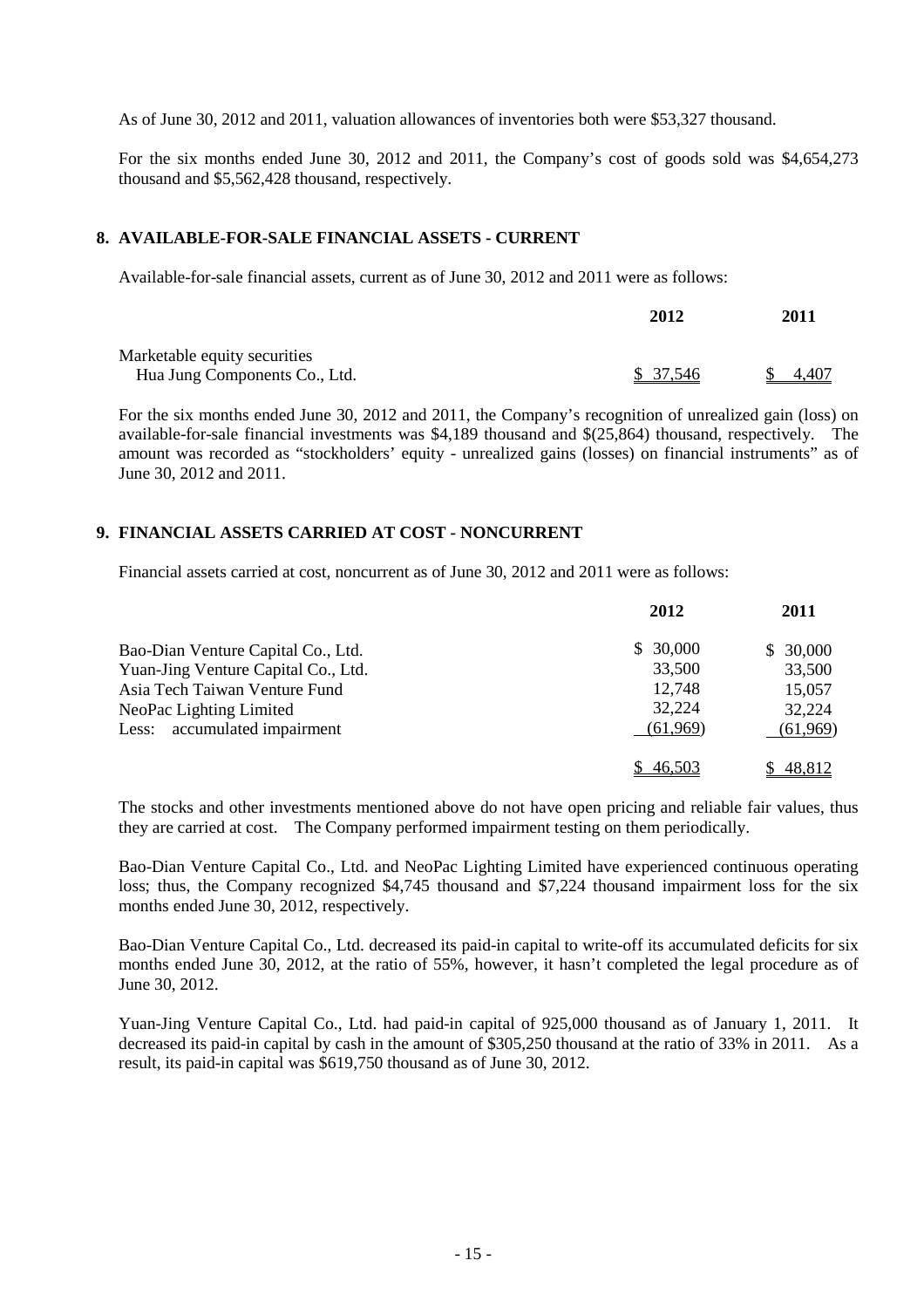## **10. LONG-TERM EQUITY INVESTMENTS**

Long-term equity investments as of June 30, 2012 and 2011 were as follows:

|                                    | 2012                 |                          |                         | 2011              |                         |
|------------------------------------|----------------------|--------------------------|-------------------------|-------------------|-------------------------|
|                                    | <b>Original Cost</b> | Carrying<br><b>Value</b> | Ownership<br>Percentage | Carrying<br>Value | Ownership<br>Percentage |
| Phihong International Co., Ltd.    | 2.709.644<br>S.      | \$ 3,174,225             | 100.00                  | \$ 2,954,745      | 100.00                  |
| Phihong USA Corp.                  | 207,203              | 750,055                  | 100.00                  | 580,176           | 100.00                  |
| Phitek International Co., Ltd.     | 63,286               | 539,696                  | 100.00                  | 473,431           | 100.00                  |
| Guang-Lai Investment Co., Ltd.     | 239,758              | 233,423                  | 100.00                  | 286,391           | 100.00                  |
| Ascent Alliance Ltd.               | 195,449              | 353,495                  | 100.00                  | 379,383           | 100.00                  |
| American Ballast Corp.             | 16,579               | 15,702                   | 100.00                  | 15,094            | 100.00                  |
| Phihong PWM Brasil Ltda.           | 8,258                |                          | 60.00                   |                   | 60.00                   |
| First International Computer Do    |                      |                          |                         |                   |                         |
| Brasil Ltda.                       | 67,618               |                          | 33.85                   |                   | 33.85                   |
| Hao-Xuan Venture Capital Co., Ltd. | 70,830               | 65,091                   | 24.67                   | 72,293            | 24.67                   |
| Phihong Technology Japan Co., Ltd. | 94,154               | 20,628                   | 100.00                  | 5,674             | 100.00                  |
| H&P Venture capital Investment     |                      |                          |                         |                   |                         |
| Corp.                              | 150,000              | 146,138                  | 32.26                   | 149,533           | 32.26                   |
|                                    | 3.822.779            | \$ 5.298.453             |                         | 4,916,720         |                         |

Long-term equity investment income (loss) for the six months ended June 30, 2012 and 2011 is summarized as follows:

|                                      | 2012        | 2011           |
|--------------------------------------|-------------|----------------|
| Phihong International Co., Ltd.      | \$(119,348) | 116,710<br>\$. |
| Phihong USA Corp.                    | 78,374      | 33,970         |
| Phitek International Co., Ltd.       | 10,646      | 69,287         |
| Guang-Lai Investment Co., Ltd.       | (9,596)     | (11, 471)      |
| Ascent Alliance Ltd.                 | (6,186)     | (73, 469)      |
| American Ballast Corp.               | 33          | 10             |
| Hao-Xuan Venture Capital Co., Ltd.   | (281)       | 5,781          |
| Phihong Technology Japan Co., Ltd.   | (13,940)    | (15,706)       |
| H&P Venture capital Investment Corp. | (328)       | (467)          |
|                                      | (60.626     | 124,645        |

For the six months ended June 30, 2012 and 2011, the Company recognized its investment income (loss) based on audited financial statements of the equity-method investees.

Phihong International Co., Ltd. (PHI) was incorporated in the British Virgin Islands in 1996. Through PHI, the Company made additional investments in Phihong (Dongguan), Phitek (Tianjin) and Phihong (Suzhou) to manufacture various power supplies in Mainland China. The Company had made additional investments of \$221,341 thousand in cash in PHI for the six months ended June 30, 2012. Its paid-in capital was US\$87,271 thousand as of June 30, 2012.

Phihong USA Corp. (PHA) was incorporated in the USA in 1997 as the Company's sales agent. Its paid-in capital was US\$6,200 thousand as of June 30, 2012.

Phitek International Co., Ltd. ("PHK") was incorporated in the British Virgin Islands in 1999. Through PHK, the Company made additional investments in Phitek (Dongguan) to manufacture various power supplies in mainland China. Its paid-in capital was US\$2,200 thousand as of June 30, 2012.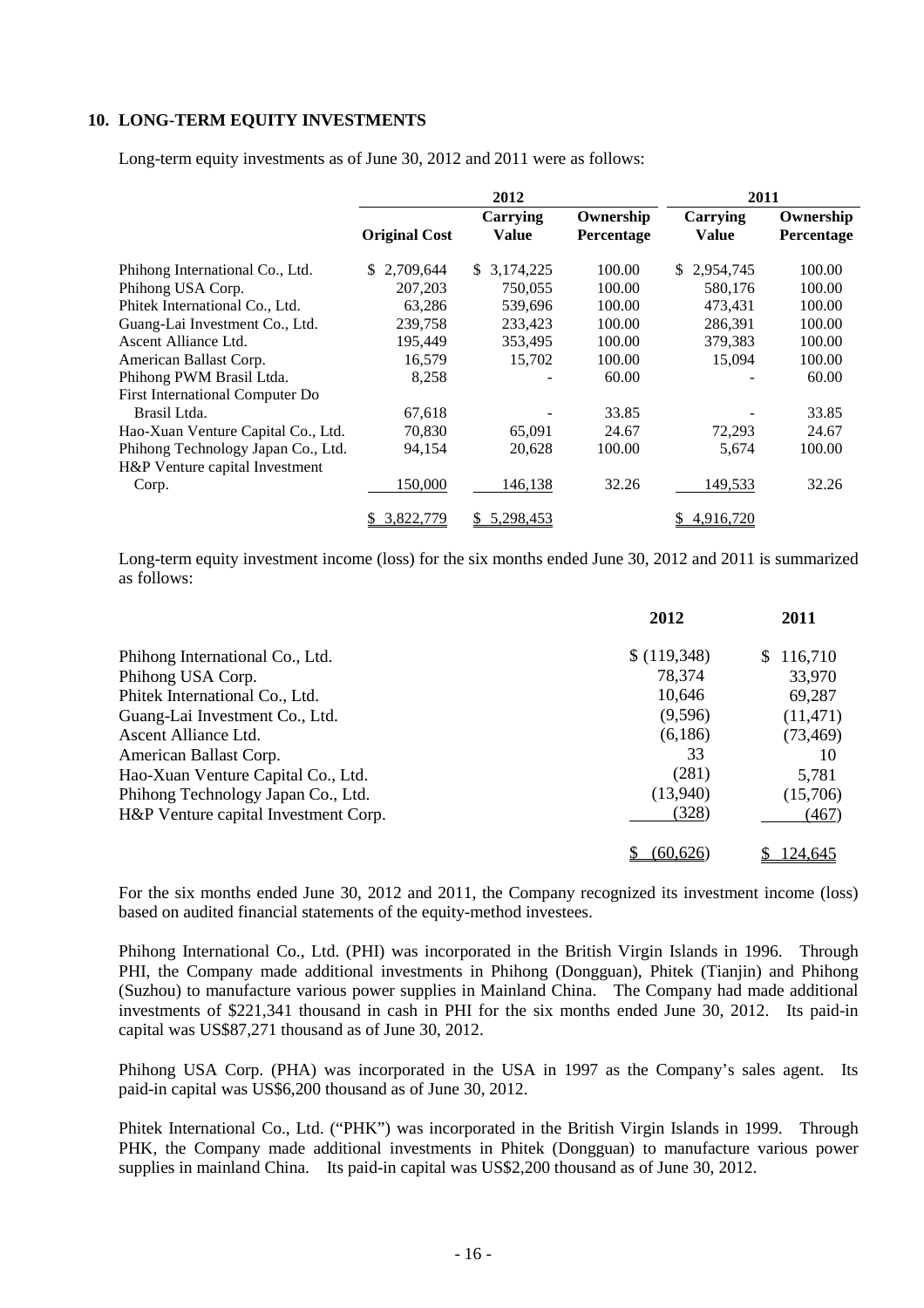Guang-Lai Investment Co., Ltd. (Guang-Lai) was incorporated in Taiwan in October 2001. It primarily engages in investing activities. In February 2011, it decreased its paid-in capital by cash amount to \$100,000 thousand. As a result, its paid-in capital was \$239,758 thousand as of June 30, 2012.

Ascent Alliance Ltd. was incorporated in the British Virgin Islands in June 2004. Through this investee, the Company made additional investments in Shuang-Ying (Dongguan) Ltd. and Jin-Sheng-Hong (Jiangxi) to manufacture and sell electronic materials. Its paid-in capital was \$7,003 thousand as of June 30, 2012.

American Ballast Corporation was incorporated in the USA in 2004 as the Company's sales agent. Its paid-in capital was US\$500 thousand as of June 30, 2012.

The Company's investments in Brazil include 60% ownership interest of Phihong PWM Brasil Ltda. and 33.85% ownership interest of First International Computer Do Brasil Ltda. Additionally, Phihong PWM Brasil Ltda. also holds 21.15% ownership interest of First International Computer Do Brasil Ltda. The other 40% ownership interest of Phihong PWM Brasil Ltda. is held by the local management team. According to cooperation mode between the Company and the local management team and Brazilian local laws, the Company has no controlling power over Phihong PWM Brasil Ltda. Because the recoverability of the investments in Phihong PWM Brasil Ltda. and First International Computer Do Brasil Ltda. is considered remote, the Company reduced the carrying value of both investments to zero.

Hao-Xuan Venture Capital Co., Ltd. ("Hao-Xuan") was incorporated in May 2004 to engage in investing activities. In May 2011, it decreased its paid-in capital by cash amounted to \$99,846 thousand. As a result, its paid-in capital was \$287,154 thousand as of June 30, 2012.

Phihong Technology Japan Co., Ltd. ("PHJ") was incorporated in Japan in April 2010. It primarily engages in sales of power components. In March 2012, it increased its paid-in capital by cash in the amount of JPY100,000 thousand. As a result, its paid-in capital was JPY250,000 thousand as of June 30, 2012.

H&P Venture capital Investment Corp. was incorporated in May 2011. It primarily engages in investing activities. Its paid-in capital was \$465,000 thousand as of June 30, 2012.

#### **11. PROPERTY, PLANT AND EQUIPMENT**

Property, plant and equipment as of June 30, 2012 and 2011 were as follows:

|                                          | 2012           |                                           |                   | 2011                     |
|------------------------------------------|----------------|-------------------------------------------|-------------------|--------------------------|
|                                          | Cost           | <b>Accumulated</b><br><b>Depreciation</b> | Carrying<br>Value | Carrying<br><b>Value</b> |
| Land                                     | 207,436<br>\$. | \$                                        | 207,436<br>\$.    | 122,300<br>S.            |
| Buildings and improvements               | 294,946        | 115,530                                   | 179,416           | 190,057                  |
| Machinery and equipment                  | 138,033        | 83,348                                    | 54,685            | 35,223                   |
| Furniture, fixtures and office equipment | 116,963        | 96,750                                    | 20,213            | 26,330                   |
| Other equipment                          | 47,294         | 12,575                                    | 34,719            | 520                      |
| Prepayments for purchase of land and     |                |                                           |                   |                          |
| equipment                                | 3,571          |                                           | 3,571             | 77,422                   |
|                                          | 808,243        | 308,203                                   | 500,040           | 451,852                  |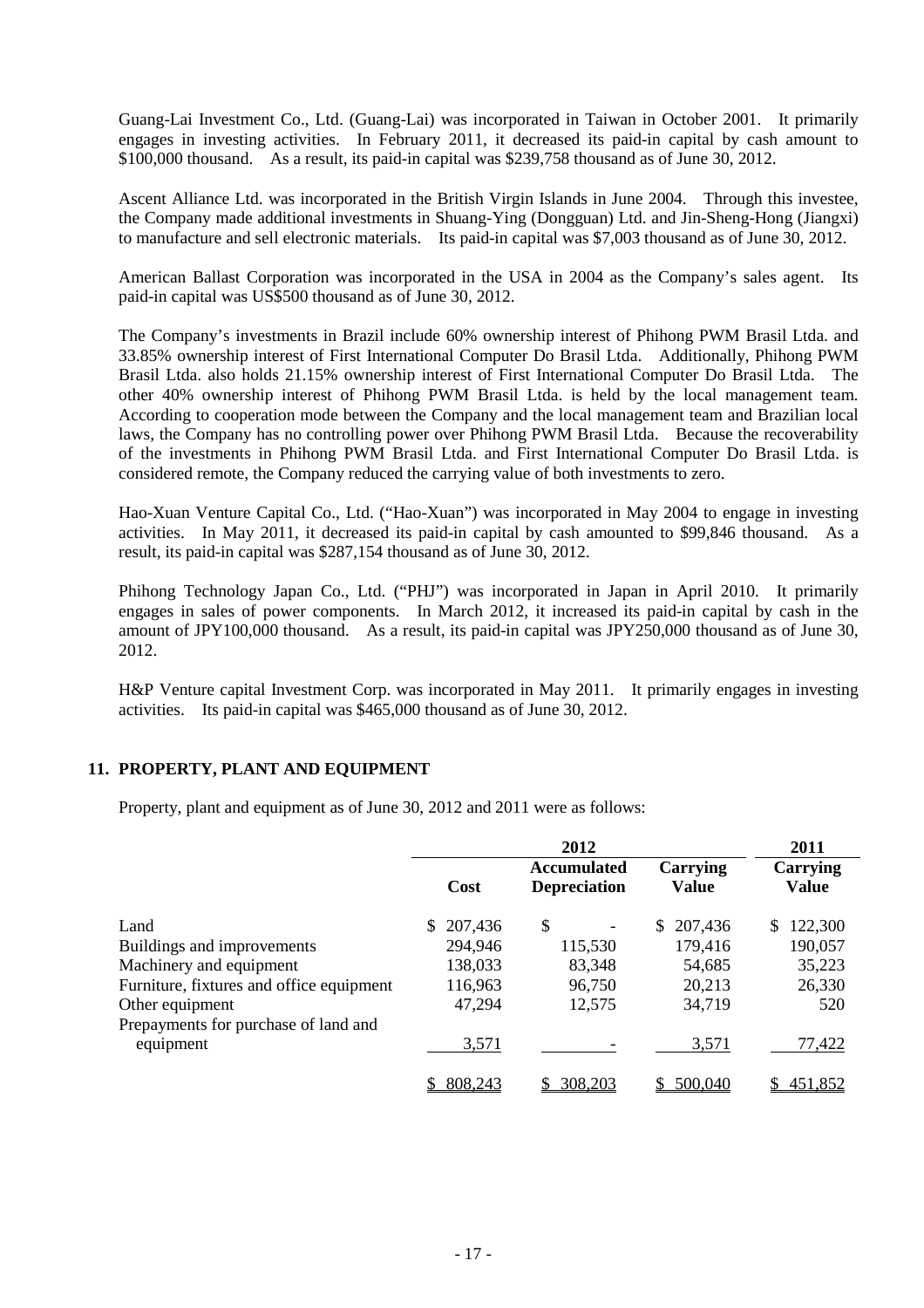In March 2011, Phihong has purchased a parcel of land amounted to \$85,136 thousand in Yongkang Dist, Tainan City for factory. As the title registration procedures were still in process, the prepayment of \$77,167 thousand was recorded as "prepayments for purchase of land and equipment" as of June 30, 2011.

Under the long-term loan agreement, the Company has mortgaged the following property, plant and equipment as collaterals.

|                                    | 2012                 | 2011                 |
|------------------------------------|----------------------|----------------------|
| Land<br>Buildings and improvements | \$112,450<br>164,637 | \$112,450<br>174,610 |
|                                    | \$277,087            | 287,060              |

#### **12. LONG-TERM DEBTS**

Long-term debts as of June 30, 2012 and 2011 were as follows:

|                                                             | 2012    | 2011    |
|-------------------------------------------------------------|---------|---------|
| Hua Nan Bank                                                |         |         |
| Medium-term secured loan. The loan term was from December   |         |         |
| 29, 2011 to December 29, 2013. Interest rate was 1.37% on   |         |         |
| June 30, 2012. Interest is paid monthly. The principal of   |         |         |
| \$200,000 will be paid on December 29, 2013.                | 200,000 | S       |
| Medium-term secured loan. Repayable from September 30, 2010 |         |         |
| to September 30, 2017; interest rate was 1.29% on June 30,  |         |         |
| 2011. Interest is paid monthly. The principal is due in     |         |         |
| monthly installments commencing from September 30, 2012.    |         |         |
| The full principle was early repaid in December 2011.       |         | 200,000 |
|                                                             | 200     |         |

The pledged properties and endorsements/guarantees as collaterals for bank loans, please see Notes 11, 21 and 22 to the financial statements.

# **13. OTHER PAYABLES**

|                                            | 2012          | 2011          |
|--------------------------------------------|---------------|---------------|
| Accrued expenses                           | \$<br>525,613 | 694,242<br>\$ |
| Bonus payable                              | 281,809       | 464,454       |
| Salaries payable                           | 94,392        | 102,438       |
| Dividend payable                           | 995,969       | 1,057,779     |
| Other payable to related parties (Note 21) | 210,732       | 280,895       |
| Materials payable on deputy procurement    | 1,577,237     | 1,781,303     |
| Other                                      | 1,638         | 1,507         |
|                                            | 3,687,390     | 4,382,618     |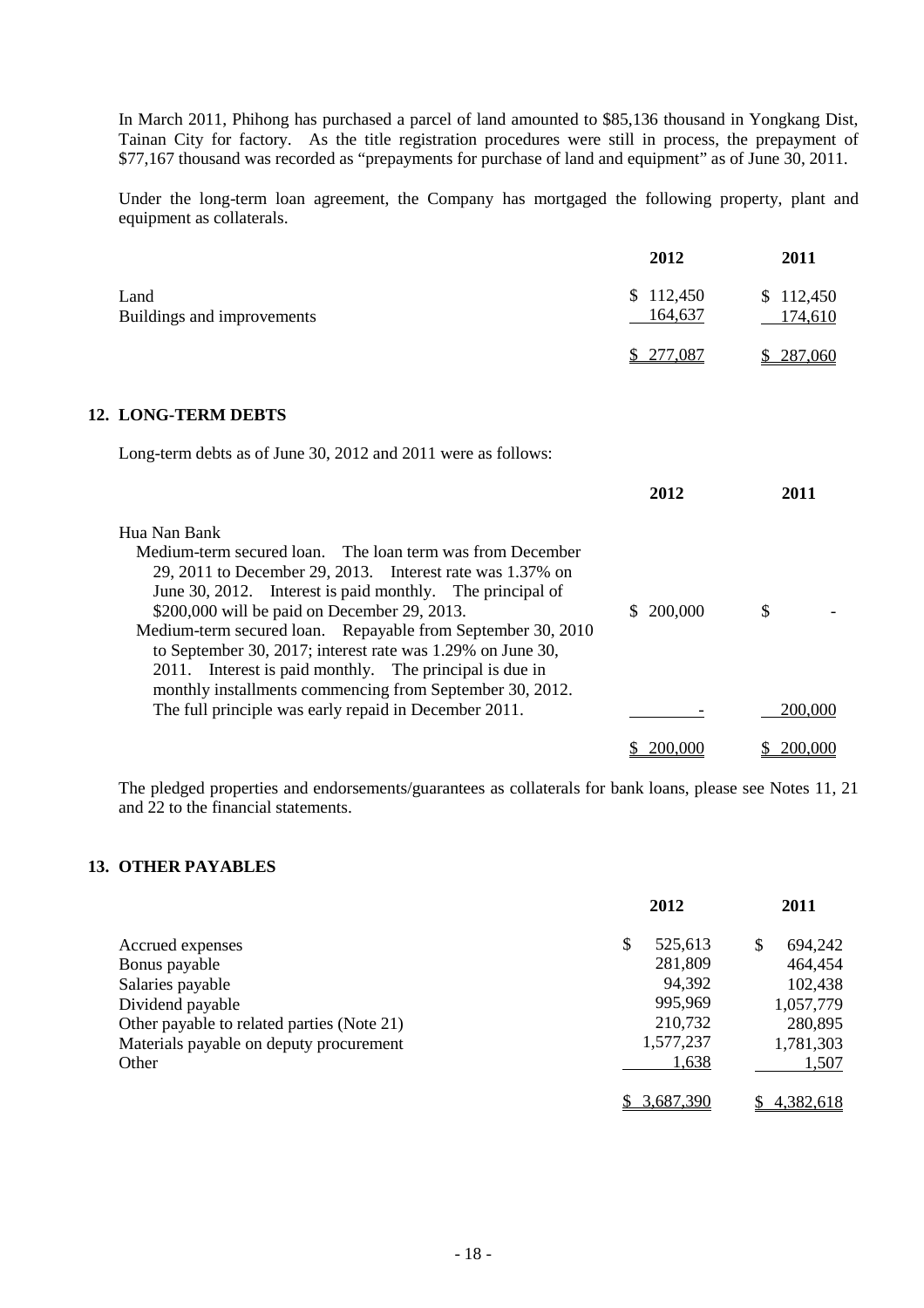## **14. CAPITAL STOCK**

a.

|                       | June 30   |           |  |  |
|-----------------------|-----------|-----------|--|--|
|                       | 2012      | 2011      |  |  |
| Authorized capital    |           |           |  |  |
| Shares (in thousands) | 600,000   | 600,000   |  |  |
| Par value             |           |           |  |  |
| Capital               | 6,000,000 | 6,000,000 |  |  |
| Issued capital        |           |           |  |  |
| Shares (in thousands) | 277,044   | 274,846   |  |  |
| Par value             | 10        |           |  |  |
| Capital               | 2,770,439 | 2,748,459 |  |  |

- b. As of January 1, 2012, the Company's outstanding capital amounted to \$2,749,329 thousand. The employee stock warrant holders exercised 1,323 thousand common shares at an exercise price of \$20.5, and exercised 788 thousand common shares for advanced collections for capital stock transferred to capital stock between January 1, 2012 to June 30, 2012. As of June 30, 2012, the Company's outstanding capital amounted to \$2,770,439 thousand, divided into 277,044 thousand common shares with a par value of NT\$10.
- c. The Company's outstanding capital amounted to \$2,725,939 thousand on January 1, 2011. The employee stock warrant holders exercised 1,452 thousand shares at an exercise price of \$21.90, and exercised 800 thousand common shares for advanced collections for capital stock transferred to capital stock, between January 1, 2011 to June 30, 2011. As of June 30, 2011, the Company's outstanding capital amounted to \$2,748,459 thousand, divided into 274,846 thousand common shares with a par value of NT\$10.
- d. As the registration procedures were still in process, the amounts of \$547 thousand were recorded as "advanced collections for capital stock" as of June 30, 2011.

#### **15. EMPLOYEE STOCK OPTION PLANS**

At the November 23, 2007 meeting, the Board of Directors of the Company resolved to issue employee stock warrants in accordance with Securities and Exchange Law Article 28-3 within the quantity of 15,000 units. Each individual employee stock warrant is granted the right to purchase 1,000 new issued common shares. The exercise price is the closing price of the Company's common shares at the employee stock warrants' issuance date. The warrant holders can exercise the right up to half of the granted warrant units no earlier than two years from the granted date. After three years from the granted date, the warrants holders are eligible to exercise the right up to three-fourth of the granted warrant units. After four years from the granted date, the warrants holders are eligible to exercise all the warrants owned. The options granted are valid for six years and the warrant holders can not exercise the right after six years from the granted date. As of December 28, 2007, the Company issued stock warrants of 15,000 units with the exercise price is \$21.30 per share. The exercise price will be adjusted according to calculating formula when there are stock and cash dividends and issuance of capital stock. As a result, the exercise price is \$20.50 per share as of June 30, 2012.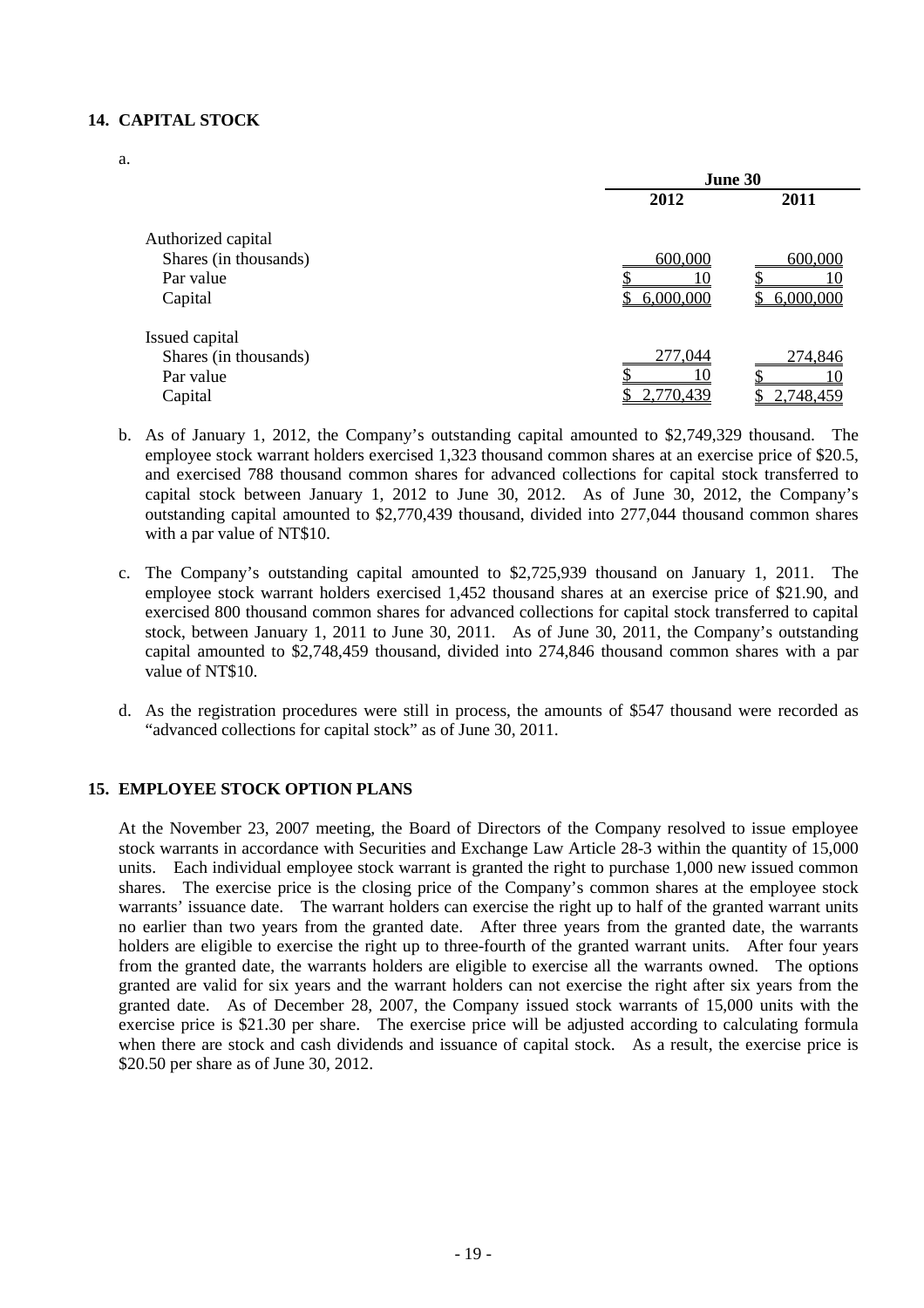Information about employee stock option plans as of June 30, 2012 and 2011 were as follows:

|                                                          | 2012                                                                |                                                                   | 2011                                                                |                                                                   |
|----------------------------------------------------------|---------------------------------------------------------------------|-------------------------------------------------------------------|---------------------------------------------------------------------|-------------------------------------------------------------------|
|                                                          | Number of<br><b>Exercisable</b><br><b>Thousand</b><br><b>Shares</b> | Weighted-<br>average<br><b>Exercise</b><br><b>Price</b><br>(NT\$) | Number of<br><b>Exercisable</b><br><b>Thousand</b><br><b>Shares</b> | Weighted-<br>average<br><b>Exercise</b><br><b>Price</b><br>(NT\$) |
| Balance, beginning of period<br>Options exercised        | 6,867<br>(1,323)                                                    | \$20.50<br>20.50                                                  | 9,194<br>(1, 452)                                                   | \$21.90<br>21.90                                                  |
| Balance, end of period                                   | 5,544                                                               | 20.50                                                             | 7,742                                                               | 21.90                                                             |
| Options exercisable, end of period                       | 5,544                                                               |                                                                   | 3,992                                                               |                                                                   |
| Weighted-average fair value of options<br>granted (NT\$) | 10.40                                                               |                                                                   | 10.40                                                               |                                                                   |

Information about the outstanding and exercisable options as of June 30, 2012 and 2011 was as follows:

|                                          |                                                                     | <b>Options Outstanding</b>                               |                                                                            |                                                  | <b>Options Exercisable</b>                              |  |
|------------------------------------------|---------------------------------------------------------------------|----------------------------------------------------------|----------------------------------------------------------------------------|--------------------------------------------------|---------------------------------------------------------|--|
| <b>Range of Exercise Price</b><br>(NT\$) | Number of<br><b>Exercisable</b><br><b>Thousand</b><br><b>Shares</b> | Weighted-<br>average<br><b>Remaining</b><br>Life (Years) | Weighted-<br>average<br><b>Exercise</b><br><b>Thousand</b><br>Price (NT\$) | Number of<br><b>Exercisable</b><br><b>Shares</b> | Weighted-<br>average<br><b>Exercise</b><br>Price (NT\$) |  |
| June 30, 2012                            |                                                                     |                                                          |                                                                            |                                                  |                                                         |  |
| \$20.50                                  | 5,544                                                               | 1.5                                                      | \$20.50                                                                    | 5,544                                            | \$20.50                                                 |  |
| June 30, 2011                            |                                                                     |                                                          |                                                                            |                                                  |                                                         |  |
| \$21.90                                  | .742                                                                | 2.5                                                      | 21.90                                                                      | 3 992                                            | \$21.90                                                 |  |

Had the Company recognized compensation cost based on the fair value method using the Black-Scholes pricing model, the assumptions and pro forma results of the Company for the six months ended June 30, 2012 and 2011 would have been as follows:

|                                           | 2011      |
|-------------------------------------------|-----------|
| Assumptions                               |           |
| Risk-free interest rate                   | 2.41%     |
| Expected life                             | 6 years   |
| Expected volatility                       | 48.59%    |
| Expected dividend yield                   | $0\%$     |
| Net income                                |           |
| As reported                               | \$964,265 |
| Pro forma                                 | \$955,198 |
| Basic earnings per share after income tax |           |
| As reported                               | \$3.51    |
| Pro forma                                 | \$3.48    |

No more employee stock option information needs to be disclosed for the six months ended June 30, 2012, because the service years of the employees was expired on December 28, 2011.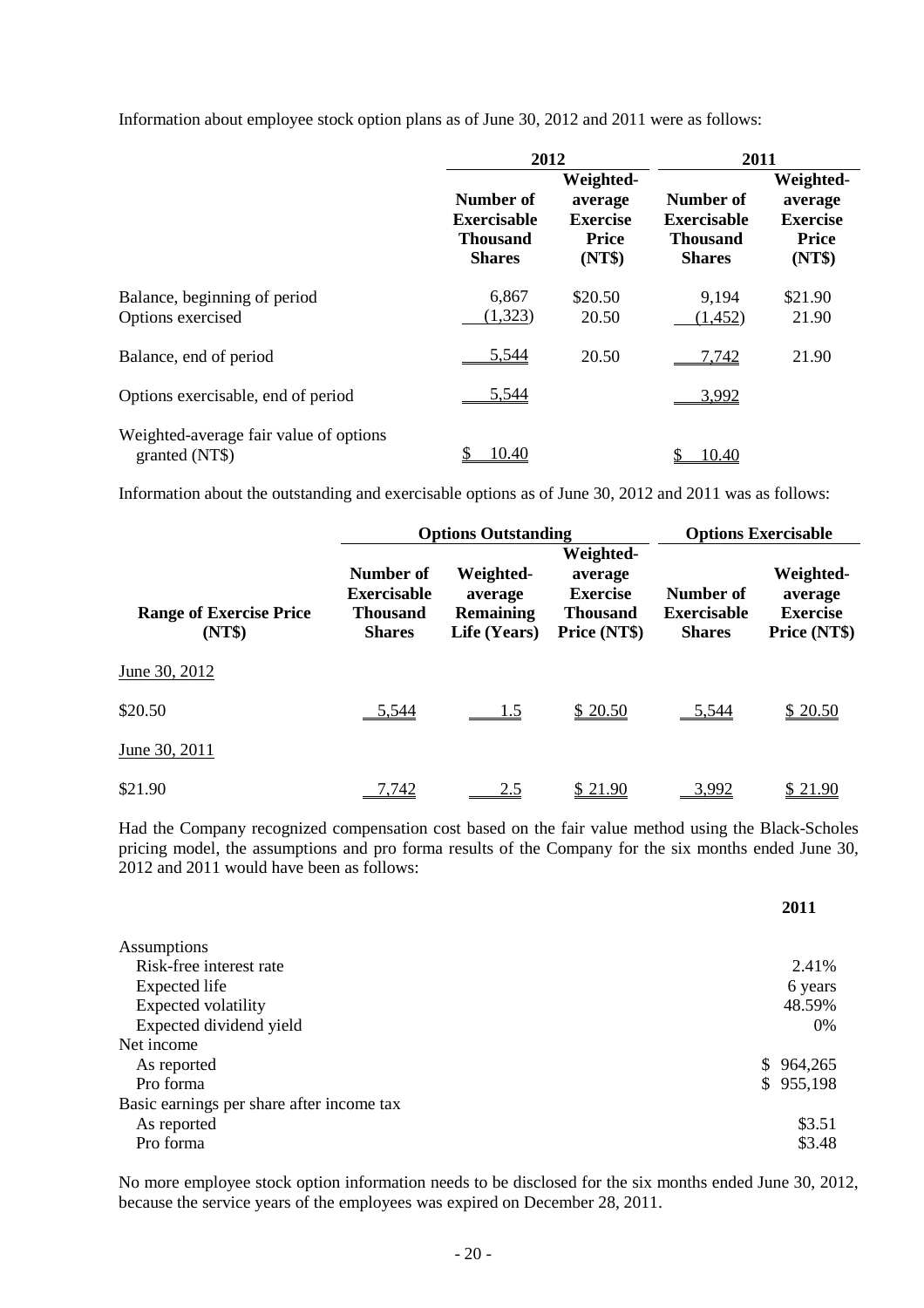#### **16. RETAINED EARNINGS**

Under the Company Law of the ROC and the Company's Articles of Incorporation, 10% of the Company's annual earnings, net of tax and any deficit, should first be appropriated as legal reserve until such reserve equals to the amount of the Company's capital, and then a special reserve should be appropriated as required by laws or domestic authorities.

Any remaining earnings plus unappropriated earnings accumulated by prior years, unless to be retained partially by the Company or resolved otherwise by the stockholders, and plan to assign proposal, draw shareholders to recognize and should be appropriated as follows:

- a. Not greater than 2% as remuneration to directors and supervisors;
- b. Not less than 10% as bonuses to employees; and
- c. The remaining as dividends, of which at least 10% should be cash dividends.

Under the Company Law, capital surplus can only be used to offset a deficit. However, the capital surplus from shares issued in excess of par may be capitalized, which however is limited to a certain percentage of the Company's paid-in capital. Under the revised Company Law issued on January 4, 2012, the aforementioned capital surplus also may be distributed in cash. The capital surplus from long-term investments may not be used for any purpose.

For the six months ended June 30, 2012 and 2011, the bonus to employees was \$22,672 thousand and \$156,211 thousand, respectively, and the remuneration to directors and supervisors was \$2,519 thousand and \$17,357 thousand, respectively. The bonus to employees and remuneration to directors and supervisors represented 20%, of net income (net of the bonus and remuneration). Material differences between such estimated amounts and the amounts proposed by the Board of Directors in the following year are adjusted for in the current year. If the actual amounts subsequently resolved by the shareholders differ from the proposed amounts, the differences are recorded in the year of shareholders' resolution as a change in accounting estimate. If a share bonus is resolved to be distributed to employees, the number of shares is determined by dividing the amount of the share bonus by the closing price (after considering the effect of cash and stock dividends) of the shares of the day immediately preceding the shareholders' meeting.

The appropriations of earnings for 2011 and 2010 had been approved in the shareholders' meetings on June 19, 2012 and June 15, 2011, respectively. The appropriations and dividends per share were as follows:

|                                 | <b>Appropriation of Earnings</b> |                            |            | <b>Dividends Per Share</b><br>(NT\$) |
|---------------------------------|----------------------------------|----------------------------|------------|--------------------------------------|
|                                 | For<br><b>Year 2011</b>          | For<br><b>Year 2010</b>    | For        | For<br><b>Year 2011 Year 2010</b>    |
| Legal reserve<br>Cash dividends | 142,565<br>\$<br>995,969         | 161,204<br>\$<br>1,057,779 | S.<br>3.59 | $\overline{\phantom{a}}$<br>3.85     |
|                                 | 1,138,534                        | 1,218,983                  |            |                                      |

The stockholders' meeting approved the following appropriation of the 2011 and 2010 earnings: \$995,969 thousand and \$1,057,779 thousand as cash dividends; \$236,998 thousand and \$267,167 thousand as employees' bonuses and \$19,620 thousand and \$23,000 thousand as remuneration to directors and supervisors. The approved amounts of the bonus to employees and the remuneration to directors and supervisors have no difference from the accrual amounts.

Information about the bonus to employees, directors and supervisors is available on the Market Observation Post System website of the Taiwan Stock Exchange.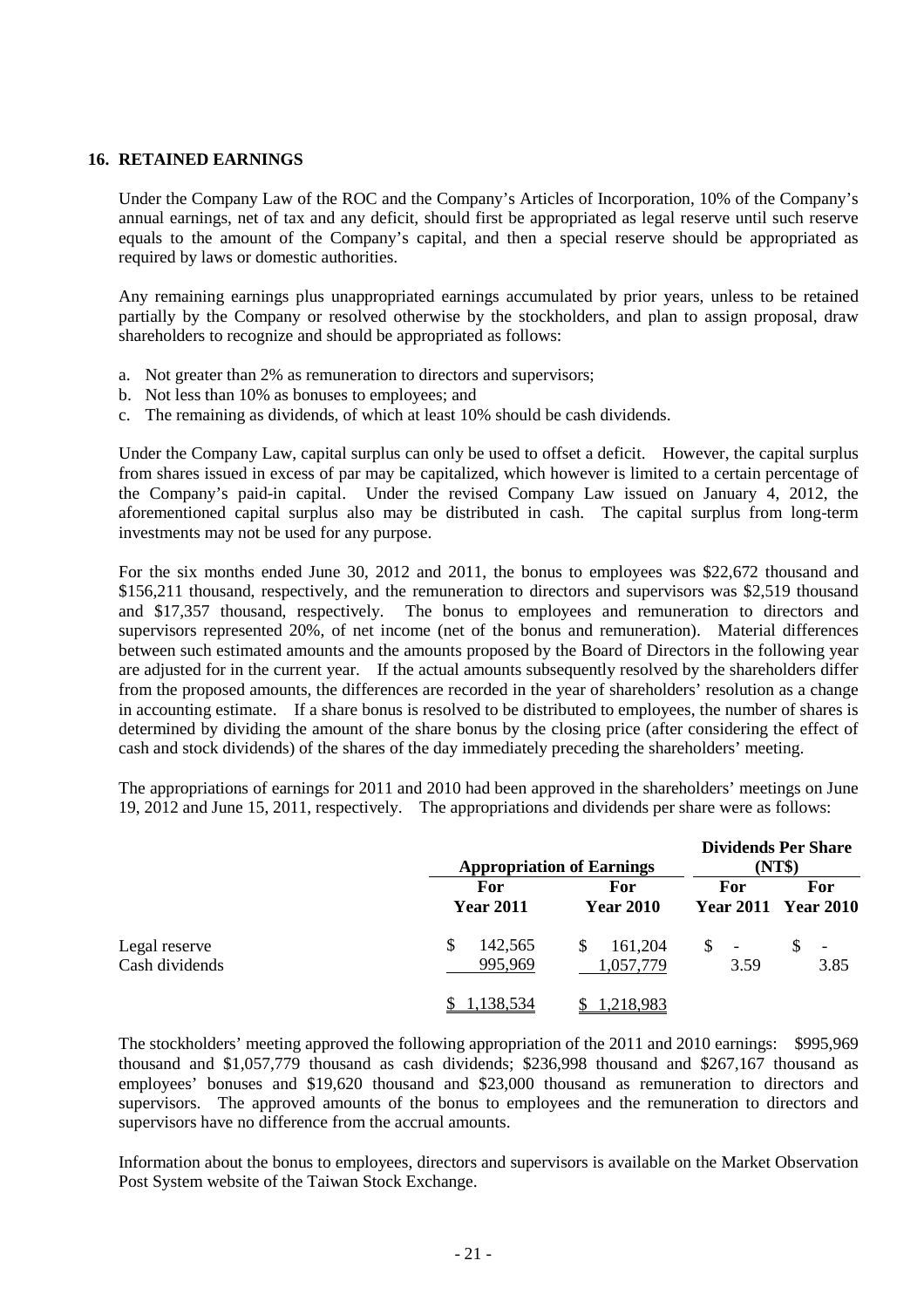## **17. PERSONNEL, DEPRECIATION AND AMORTIZATION EXPENSES**

Personnel expense, depreciation and amortization for the six months ended June 30, 2012 and 2011 are summarized as follows:

|                            | 2012                             |                                     |              | 2011                             |                                     |              |  |
|----------------------------|----------------------------------|-------------------------------------|--------------|----------------------------------|-------------------------------------|--------------|--|
|                            | <b>Operating</b><br><b>Costs</b> | <b>Operating</b><br><b>Expenses</b> | <b>Total</b> | <b>Operating</b><br><b>Costs</b> | <b>Operating</b><br><b>Expenses</b> | <b>Total</b> |  |
| Personnel expenses         |                                  |                                     |              |                                  |                                     |              |  |
| <b>Salaries</b>            | 18,499<br>\$                     | \$207,779                           | \$226,278    | 31,521                           | \$ 336,255                          | \$ 367,776   |  |
| Labor insurance and health |                                  |                                     |              |                                  |                                     |              |  |
| insurance                  | 1.044                            | 13,127                              | 14,171       | 908                              | 10,526                              | 11,434       |  |
| Pension cost               | 1,217                            | 8,257                               | 9,474        | 1,182                            | 7,611                               | 8,793        |  |
| Others                     | 879                              | 9,618                               | 10,497       | 1,133                            | 10,815                              | 11,948       |  |
| Depreciation expenses      | 831                              | 22,371                              | 23,202       | 663                              | 13,709                              | 14,372       |  |
| Amortization expenses      |                                  | 4,495                               | 4,495        | 1,651                            | 22,692                              | 24,343       |  |

## **18. INCOME TAX**

The provision for income tax for the six months ended June 30, 2012 and 2011 was as follows:

|                                                                                                    | 2012             | 2011      |
|----------------------------------------------------------------------------------------------------|------------------|-----------|
| Provision for income tax expense - current period<br>Additional tax at 10% unappropriated earnings | 46.488<br>28,712 | \$168,610 |
|                                                                                                    | 75.200           | \$168,610 |

The components of deferred tax asset (liability) as of June 30, 2012 and 2011 were as follows:

|                                                     | June 30       |               |  |
|-----------------------------------------------------|---------------|---------------|--|
|                                                     | 2012          | 2011          |  |
| Deferred tax asset (liability)                      |               |               |  |
| Unrealized exchange gains                           | \$<br>(1,120) | \$<br>(2,130) |  |
| Unrealized inventory devaluation losses             | 9,070         | 9,070         |  |
| Unrealized bad debt losses                          | 13,310        | 11,160        |  |
| Unrealized profit from inter-affiliate transactions | 15,410        | 78,175        |  |
| Unrealized export trading losses                    | 8,340         | 8,340         |  |
| Unrealized pension expense                          | 10,220        | 10,020        |  |
| Income on long-term equity investments              | (79, 832)     | (79, 832)     |  |
| Deferred tax (liability) asset, net                 | (24, 602)     | 34,803        |  |
| Deferred tax asset, current                         | (45,010)      | 104,615       |  |
| Deferred tax liability, noncurrent                  | (69, 612)     | (69, 812)     |  |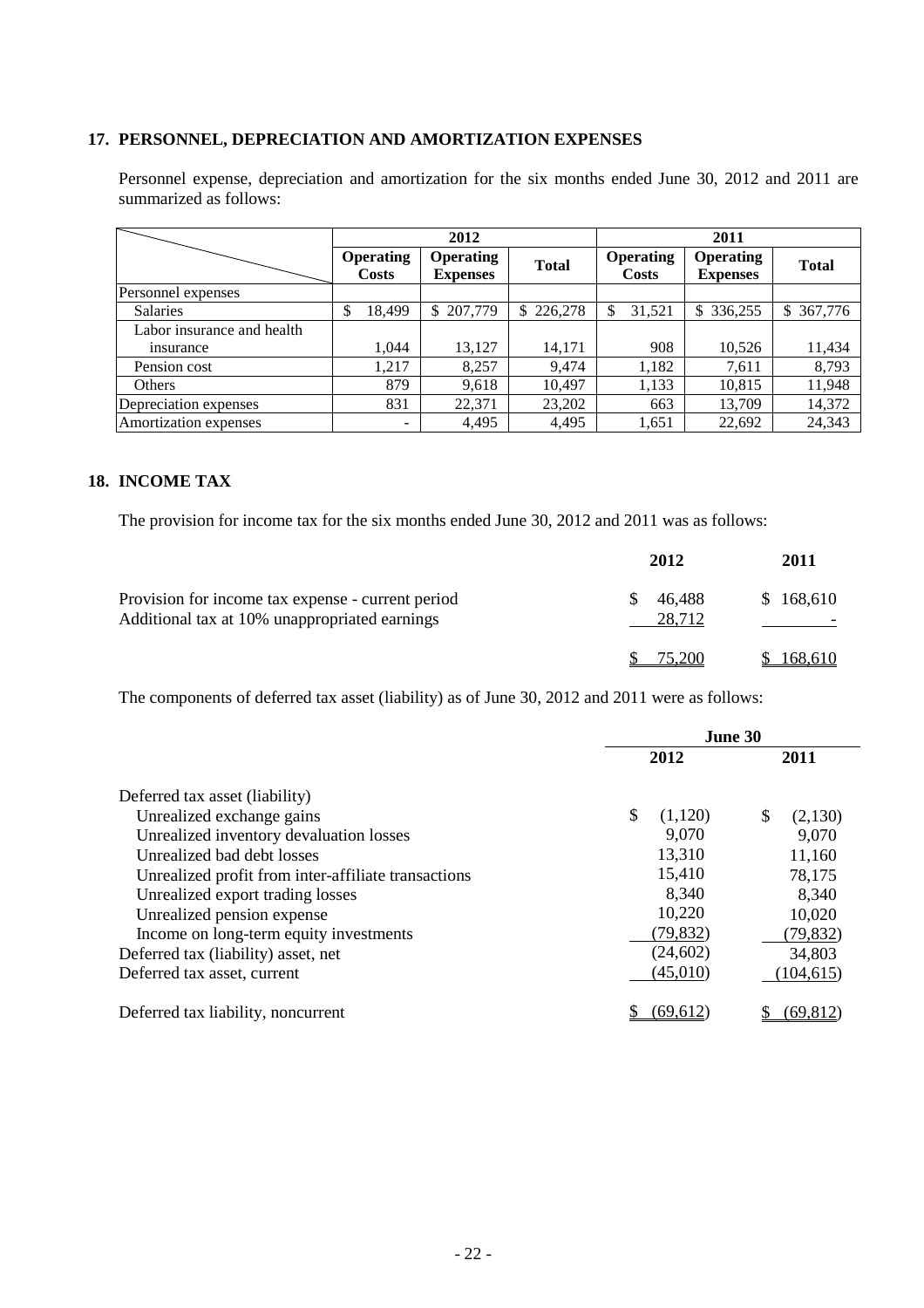Current income tax expense for the six months ended June 30, 2012 and 2011 and income tax payable as of June 30, 2012 and 2011 were reconciled as follows:

|                                                                     | 2012         | 2011          |
|---------------------------------------------------------------------|--------------|---------------|
| Income tax expense at statutory rate                                | \$<br>36,600 | \$<br>192,600 |
| Loss (gain) on long-term equity investments accounted for by equity |              |               |
| method                                                              | 10,300       | (21,190)      |
| Impairment loss of financial assets carried at cost                 |              | 2,030         |
| Exempt dividends                                                    | (390)        |               |
| Gain on sale of investment                                          |              | (4,050)       |
| <b>Others</b>                                                       | (22)         | (780)         |
| Current income tax expense                                          | 46,488       | 168,610       |
| Provision for (reversal of) deferred income tax asset (liability)   |              |               |
| Unrealized exchange gains                                           | (2,490)      | (16,380)      |
| Unrealized bad-debt expense                                         | 3,250        |               |
| Unrealized gross profit                                             | (11,610)     | 2,480         |
| Unrealized pension expense                                          | 50           |               |
| Unrealized trading export                                           |              | 2,550         |
| Others                                                              |              | (40)          |
|                                                                     | 35,688       | 157,220       |
| Less current year's withholding income tax                          | (497)        | (265)         |
| Add prior year's income tax payable                                 | 32,956       | 38,945        |
| Additional 10% income tax on unappropriated earnings                | 28,712       |               |
|                                                                     |              |               |
| Income tax payable as of June 30, 2012 and 2011                     | 96,859       | \$<br>195,900 |

The income tax returns for the years through 2009 had been examined and approved by the tax authorities.

Information on the integrated income tax system as of June 30, 2012 and 2011 is as follows:

| Balance of imputation credit account              | \$425,703                       |
|---------------------------------------------------|---------------------------------|
| Undistributed earnings generated until 1997       | the contract of the contract of |
| Undistributed earnings generated since 1998       | \$829,780                       |
| Actual IC ratio for earnings distribution in 2012 | 23.28%                          |
| Actual IC ratio for earnings distribution in 2011 | 20.48%                          |

# **19. EARNINGS PER SHARE**

Earnings per share (EPS) before and after income tax for the six months ended June 30, 2012 and 2011 were as follows:

|                                                                                           |                                       |                               | 2012                                           |                                       |                               |
|-------------------------------------------------------------------------------------------|---------------------------------------|-------------------------------|------------------------------------------------|---------------------------------------|-------------------------------|
|                                                                                           |                                       |                               | Weighted                                       |                                       |                               |
|                                                                                           |                                       |                               | Average                                        |                                       |                               |
|                                                                                           |                                       |                               | Number of                                      |                                       |                               |
|                                                                                           |                                       |                               | <b>Common</b>                                  |                                       | <b>Earnings Per Share</b>     |
|                                                                                           | <b>Income</b><br><b>Before</b><br>Tax | <b>Income</b><br>After<br>Tax | <b>Shares</b><br>Outstanding<br>(In Thousands) | <b>Income</b><br><b>Before</b><br>Tax | <b>Income</b><br>After<br>Tax |
| Basic earnings per share                                                                  |                                       |                               |                                                |                                       |                               |
| Net income                                                                                | \$215,152                             | \$139,952                     | 276,793                                        | 0.78<br>\$                            | \$.<br>0.51                   |
| Effect of dilutive potential common shares                                                |                                       |                               |                                                |                                       |                               |
| Stock-based compensation                                                                  |                                       |                               | 2,803                                          |                                       |                               |
| <b>Employee bonuses</b>                                                                   |                                       |                               | 717                                            |                                       |                               |
| Diluted earnings per share                                                                |                                       |                               |                                                |                                       |                               |
| Net income attributed to holders of common<br>stock plus the effect of dilutive potential |                                       |                               |                                                |                                       |                               |
| common shares                                                                             | \$215,152                             | \$139.952                     | 280,313                                        | 0.77                                  | 0.50                          |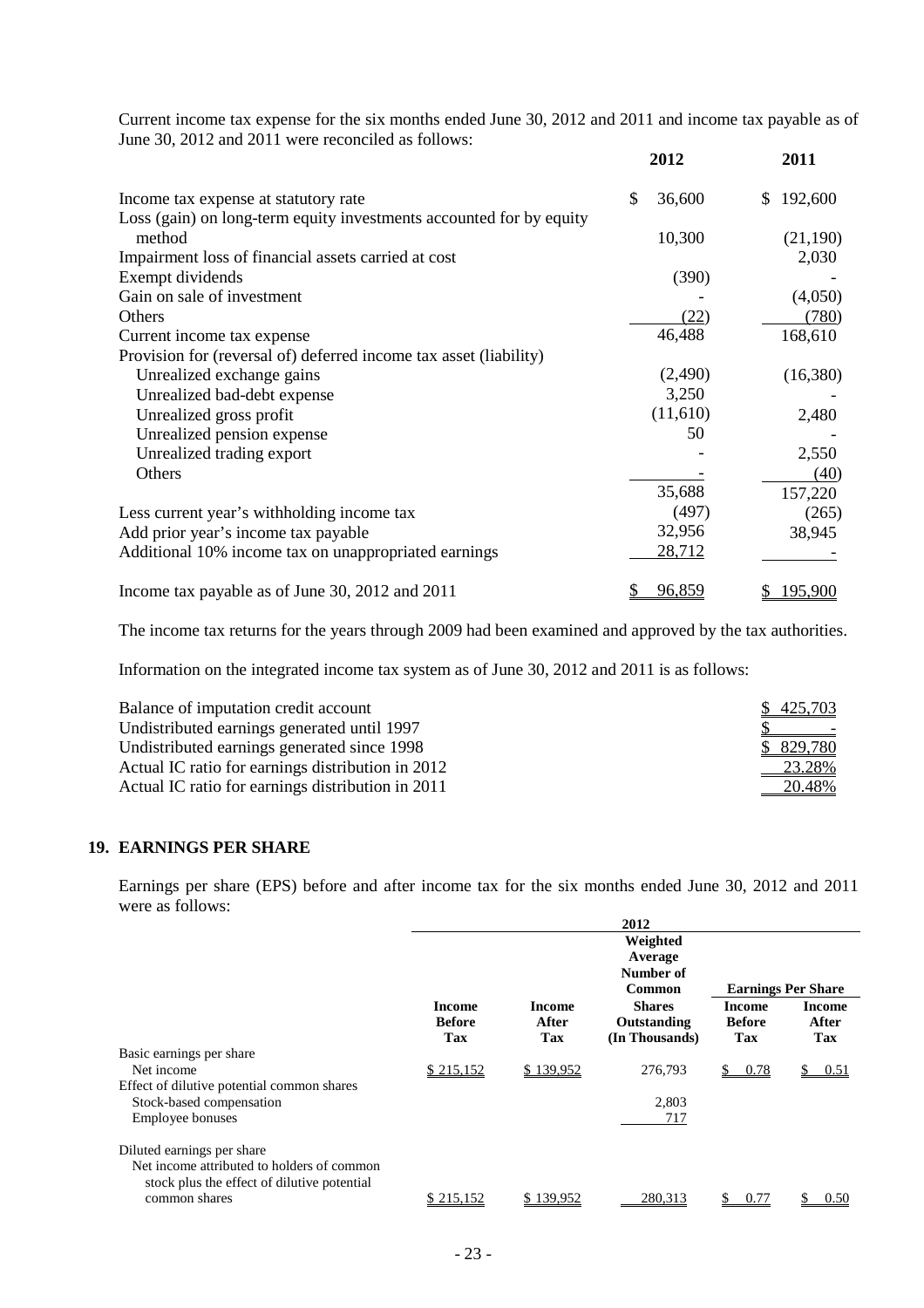|                                                                                                                                             |                                       |                               | 2011<br>Weighted<br>Average                    |                                       |                               |
|---------------------------------------------------------------------------------------------------------------------------------------------|---------------------------------------|-------------------------------|------------------------------------------------|---------------------------------------|-------------------------------|
|                                                                                                                                             |                                       |                               | Number of<br>Common                            |                                       | <b>Earnings Per Share</b>     |
|                                                                                                                                             | <b>Income</b><br><b>Before</b><br>Tax | <b>Income</b><br>After<br>Tax | <b>Shares</b><br>Outstanding<br>(In Thousands) | <b>Income</b><br><b>Before</b><br>Tax | <b>Income</b><br>After<br>Tax |
| Basic earnings per share<br>Net income<br>Effect of dilutive potential common shares<br>Stock-based compensation<br><b>Employee bonuses</b> | \$1,132,875                           | 964,265                       | 274,622<br>4,577<br>2,664                      | 4.13                                  | 3.51                          |
| Diluted earnings per share<br>Net income attributed to holders of common<br>stock plus the effect of dilutive potential<br>common shares    | \$1,132,875                           | 964.265                       | 281.863                                        | 4.02                                  | 3.42                          |

Potential shares from bonus to employees which will be distributed in shares will be included in the weighted average number of shares outstanding in calculation of diluted EPS, if the shares have a dilutive effect. The number of shares is estimated by dividing the amount of bonus to employees by the closing price of the common shares on the balance sheet date. The dilutive effect of the potential shares needs to be considered until the shares of employee bonus are resolved in the shareholders' meeting in the following year.

## **20. OTHERS**

#### **Fair Value of Financial Instruments**

The fair values of nonderivative financial instruments as of June 30, 2012 and 2011 are summarized as follows:

|                                       | 2012                     |                      | 2011                     |                      |  |
|---------------------------------------|--------------------------|----------------------|--------------------------|----------------------|--|
|                                       | Carrying<br><b>Value</b> | Fair<br><b>Value</b> | Carrying<br><b>Value</b> | Fair<br><b>Value</b> |  |
| Assets                                |                          |                      |                          |                      |  |
| Cash and cash equivalents             | 1,774,694<br>S.          | 1,774,694<br>S.      | 2,253,345<br>S.          | 2,253,345<br>\$      |  |
| Notes receivable                      |                          |                      | 1,560                    | 1,560                |  |
| Accounts receivable                   | 1,435,163                | 1,435,163            | 982,600                  | 982,600              |  |
| Accounts receivable from related      |                          |                      |                          |                      |  |
| parties                               | 363,459                  | 363,459              | 1,628,628                | 1,628,628            |  |
| Other financial assets, current       | 557,548                  | 557,548              | 758,996                  | 758,996              |  |
| Available-for-sale financial assets - |                          |                      |                          |                      |  |
| noncurrent                            | 37,546                   | 37,546               | 4,407                    | 4,407                |  |
| Financial assets carried at cost,     |                          |                      |                          |                      |  |
| noncurrent                            | 46,503                   |                      | 48,812                   |                      |  |
| Long-term equity investments          | 5,298,453                | 5,316,423            | 4,916,720                | 4,947,303            |  |
| Refundable deposits                   | 13,762                   | 13,762               | 14,961                   | 14,961               |  |
| Liabilities                           |                          |                      |                          |                      |  |
| Notes payable                         |                          |                      | 11,908                   | 11,908               |  |
| Accounts payable                      | 31,163                   | 31,163               | 33,540                   | 33,540               |  |
| Accounts payable to related parties   | 337,776                  | 337,776              | 212,738                  | 212,738              |  |
| Other payables                        | 3,687,390                | 3,687,390            | 4,382,618                | 4,382,618            |  |
| Long-term borrowings                  | 200,000                  | 200,000              | 200,000                  | 200,000              |  |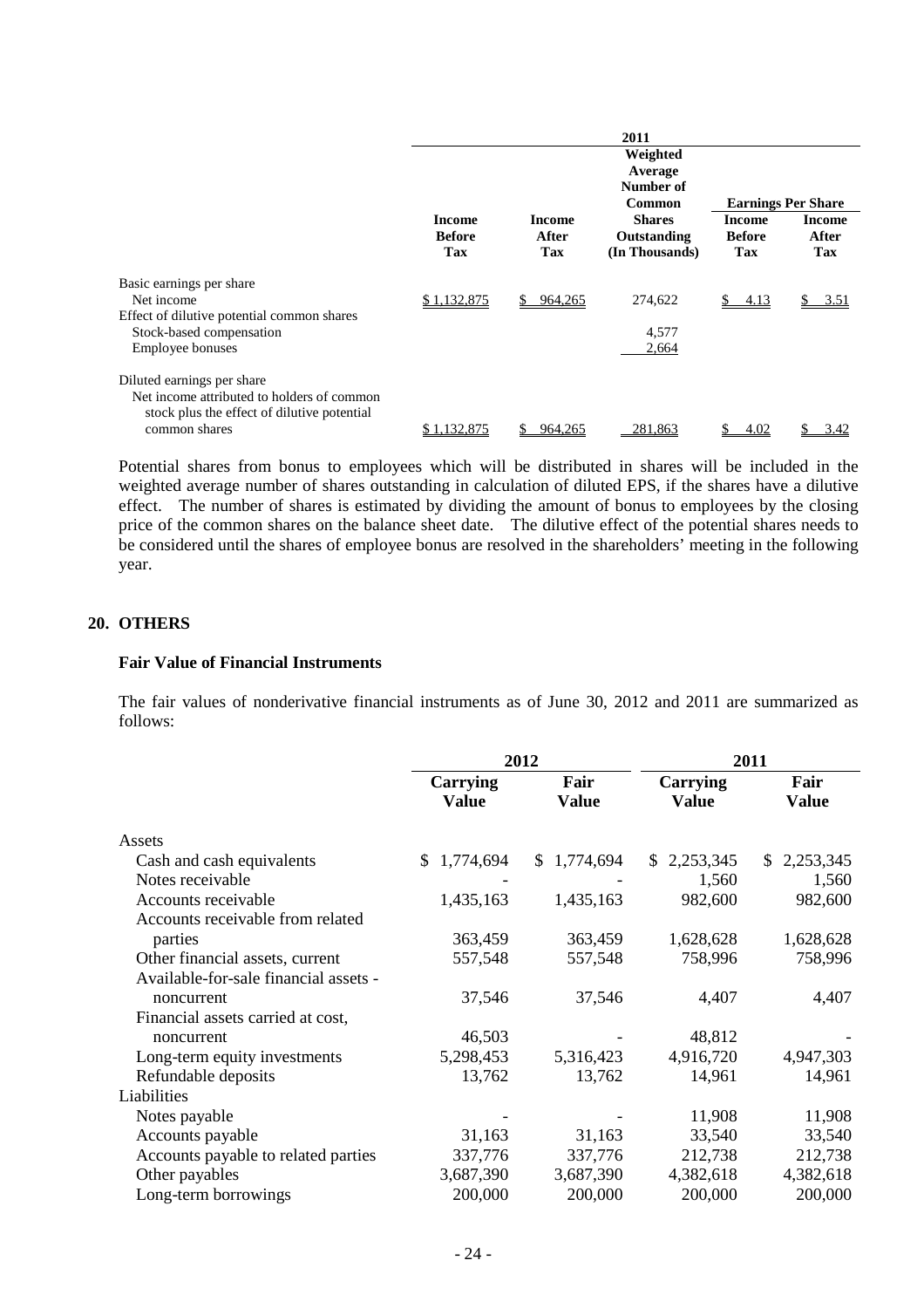Approaches and assumptions used to assess the fair value of financial instruments are summarized as follows:

- a. Fair values of current assets and liabilities, cash and cash equivalents, notes receivable, accounts receivable, accounts receivable from related parties, other financial assets - current, refundable deposits, notes payable, accounts payable, accounts payable to related parties, other payables, etc. are based on carrying values because of their short maturities.
- b. Fair values of financial instruments measured at fair value through profit or loss and available-for-sale financial assets are determined using the market value in the open market or estimated by evaluation method according to the open information in the market.
- c. Fair values of long-term equity investments are estimated based on the audited net value of investees as of June 30, 2012 and 2011.
- d. Financial assets carried at cost are investments in unquoted shares, which have no quoted price in an active market and entail an unreasonably high cost to obtain verifiable fair value. Therefore, no fair value is presented.
- e. Fair values of long-term borrowings are determined using the present value of the forecasted cash flows discounted at interest rates of similar long-term debts.

The amounts of financial assets determined by market value in the open market or estimated by evaluation method as of June 30, 2012 and 2011 are summarized as follows:

|                                                    |          | <b>Market Value in the</b><br><b>Open Market</b> |      | <b>By Evaluation Method</b> |
|----------------------------------------------------|----------|--------------------------------------------------|------|-----------------------------|
|                                                    | 2012     | 2011                                             | 2012 | 2011                        |
| Available-for-sale financial assets,<br>noncurrent | \$37,546 | \$ 4.407                                         |      | $\overline{\phantom{0}}$    |

For the six months ended June 30, 2011, the net foreign exchange gains on forwards was \$2,435 thousand, which was recorded as nonoperating expenses and losses.

The information of financial risk was summarized as follows:

#### **Market Risk**

The Company is exposed to investing risk because it invests in the listed companies; therefore, the fair values of the stock are fluctuated due to changes in market price. One percentage decline in market rate will cause the fair value of financial instruments to decline by \$375 thousand.

#### **Credit Risk**

Financial instruments are evaluated for credit risk which represents the potential loss that would be incurred by the Company if the counter-parties or third-parties breached the contracts. The risk includes centralization of credit risk, components, contract figure, and its accounts receivable. Besides, the Company requires significant clients to provide guarantees or other rights of guarantee to reduce credit risk of the Company effectively.

#### **Liquidity Risk**

The Company has the ability to meet its financial obligations; thus, liquidity risks virtually do not exist.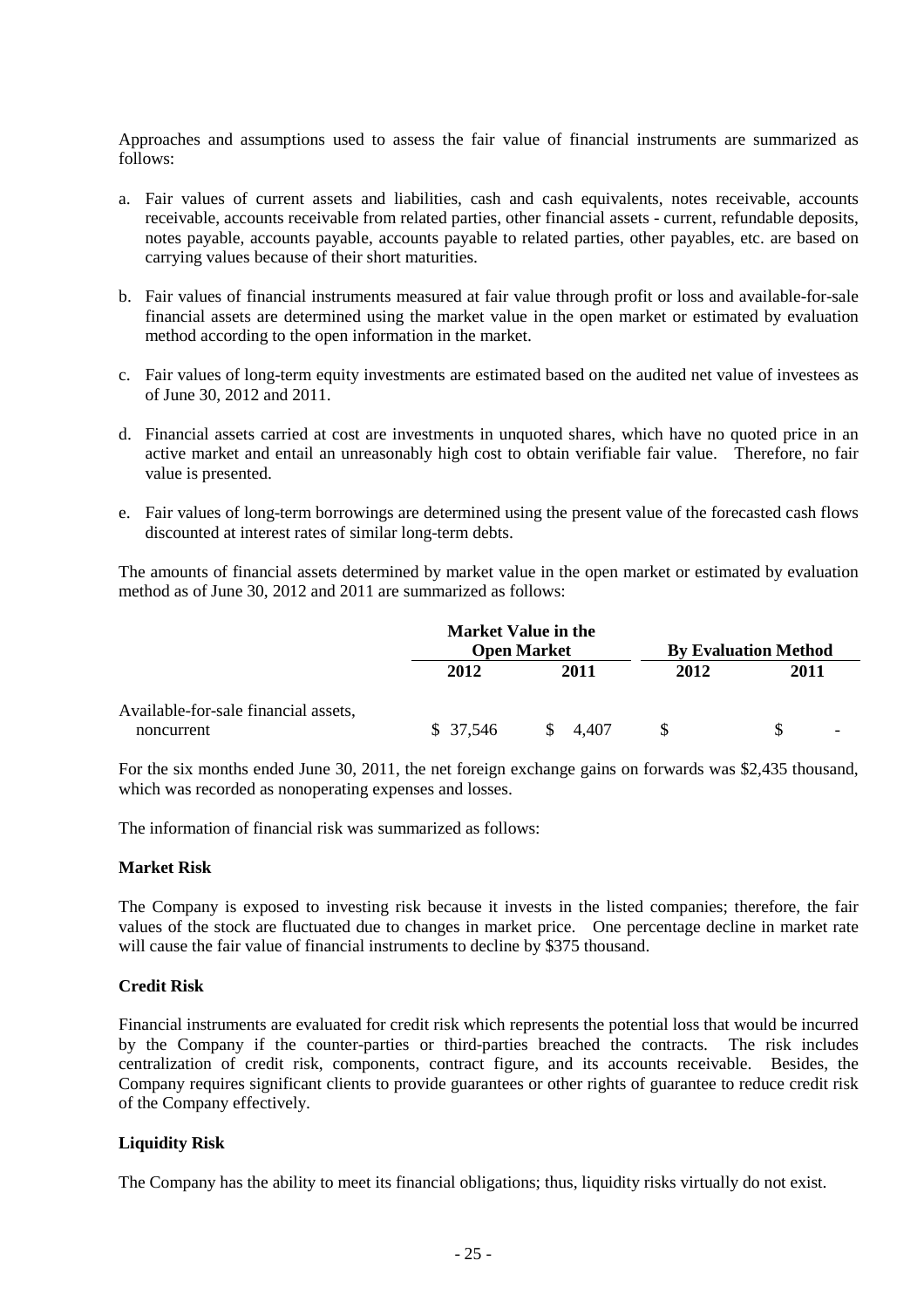#### **Cash Flow Interest Rate Risk**

The Company engaged in the long-term borrowings which had floating-interest rate. Therefore, cash flows are expected to fluctuate due to changes in market interest rates. One percentage increase in market rate will cause the Company increase its cash-out by \$2,000 thousand.

Hedge of fair value, hedge of cash flow, and hedge of a net investment in a foreign operation: None

# **21. RELATED-PARTY TRANSACTIONS**

The Company's related parties were as follows:

| <b>Related Party</b>                       | <b>Relationship with the Company</b>                  |
|--------------------------------------------|-------------------------------------------------------|
|                                            |                                                       |
| Phihong USA Corp.                          | 100% subsidiary                                       |
| Phihong International Corp.                | 100% subsidiary                                       |
| Phitek International Co., Ltd.             | 100% subsidiary                                       |
| Ascent Alliance Ltd.                       | 100% subsidiary                                       |
| American Ballast Corp.                     | 100% subsidiary                                       |
| Phihong (Dongguan) Electronics Co., Ltd.   | 100% subsidiary                                       |
| Dongguan Phitek Electronics Ltd.           | 100% subsidiary                                       |
| Phihong Electronics (Suzhou) Co., Ltd.     | 100% subsidiary                                       |
| Phihong Technology Japan Co., Ltd.         | 100% subsidiary                                       |
| Guang-Lai Investment Co., Ltd.             | 100% subsidiary                                       |
| Peter Lin                                  | The Company's chairman                                |
| Xu Sheng Technology Co., Ltd. ("Xu Sheng") | The chairman of Xu Sheng is a director of the Company |
| Shine Tech Ltd.                            | The chairman of Shine Tech is the spouse of the       |
|                                            | Company's director                                    |

The Company's major transactions with the related parties were summarized as follows:

#### **Sales**

Sales to related parties for the six months ended June 30, 2012 and 2011 were summarized as follows:

|                   |             | 2012                              |                  | 2011                              |
|-------------------|-------------|-----------------------------------|------------------|-----------------------------------|
|                   | Amount      | <b>Percentage</b><br>to Net Sales | <b>Amount</b>    | <b>Percentage</b><br>to Net Sales |
| Phihong USA Corp. | \$1,637,645 | 31                                | \$4,223,426      | 59                                |
| Others            | 183,845     |                                   | 150,686          |                                   |
|                   | ,821,490    | $-35$                             | <u>4,374,112</u> | $\underline{61}$                  |

The prices of the finished goods sold by the Company were based on negotiations and consideration of the product type, cost, market price, etc.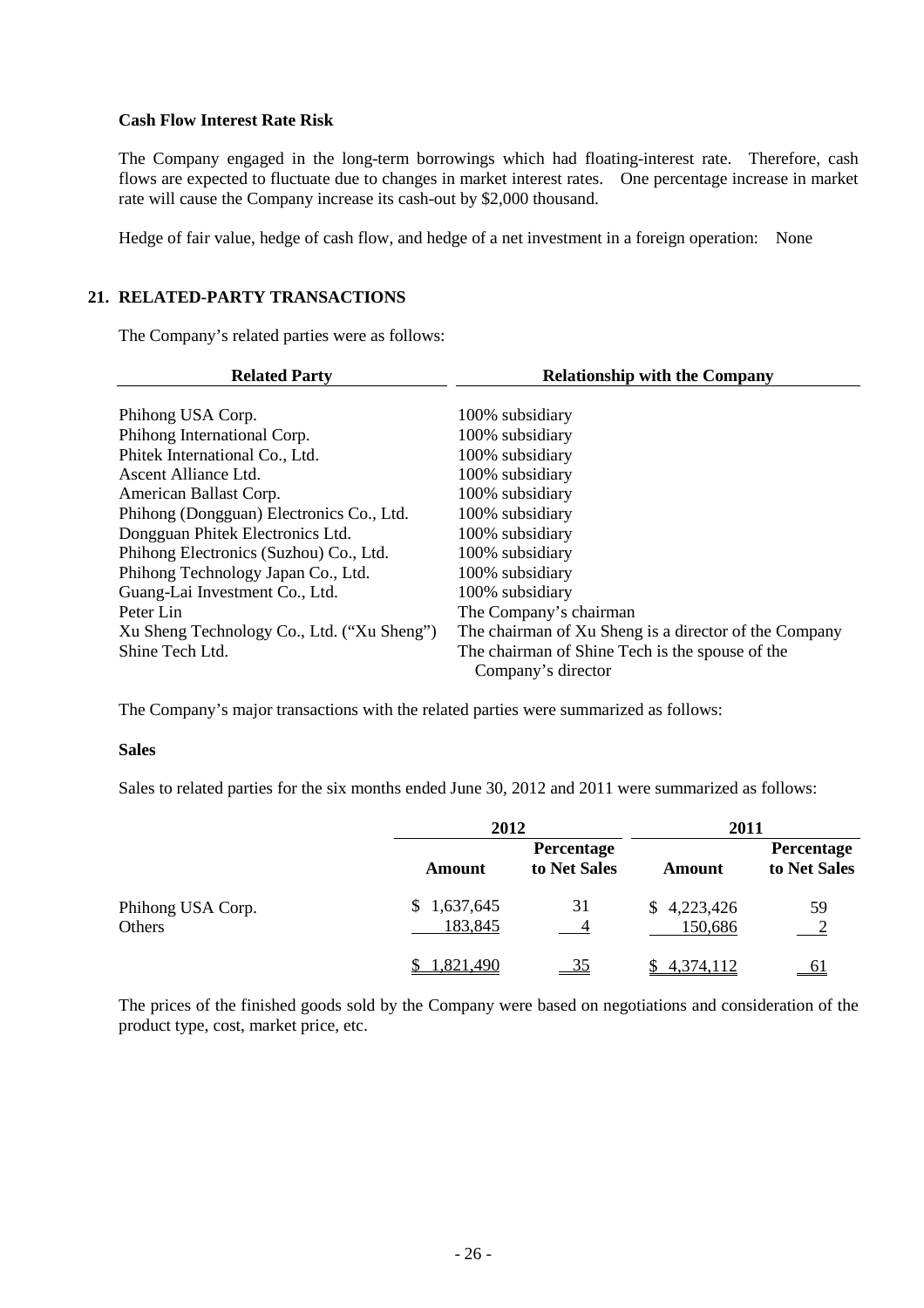# **Cost of Sales - Purchases**

Purchases from related parties for the three months ended June 30, 2012 and 2011 were summarized below:

|                                     | 2012            |                                            | 2011      |                                                   |
|-------------------------------------|-----------------|--------------------------------------------|-----------|---------------------------------------------------|
|                                     | Amount          | Percentage<br>to Total<br><b>Purchases</b> | Amount    | <b>Percentage</b><br>to Total<br><b>Purchases</b> |
| Phihong (Dongguan) Electronics Co., |                 |                                            |           |                                                   |
| Ltd.                                | 2,750,008<br>S. | 62                                         | \$        |                                                   |
| Dongguan Phitek Electronics Ltd.    | 918,823         | 21                                         |           |                                                   |
| Phihong Electronics (Suzhou) Co.,   |                 |                                            |           |                                                   |
| Ltd.                                | 750,244         | 16                                         |           |                                                   |
| Phihong International Corp.         |                 |                                            | 3,331,303 | 62                                                |
| Phitek International Co., Ltd.      |                 |                                            | 1,981,142 | 37                                                |
| Others                              | 12,215          |                                            | 13,855    |                                                   |
|                                     | .431.290        | <u>99</u>                                  | 5,326,300 | <u>99</u>                                         |

The prices of merchandise purchased by the company were based on negotiations and consideration of the product type, cost, market price, etc.

## **Accounts Receivable**

Accounts receivable from affiliates as of June 30, 2012 and 2011 were summarized as follows:

|                             |                   | 2012          | 2011                  |               |
|-----------------------------|-------------------|---------------|-----------------------|---------------|
|                             | <b>Amount</b>     | $\frac{6}{9}$ | <b>Amount</b>         | $\frac{6}{9}$ |
| Phihong USA Corp.<br>Others | 287,428<br>76,031 | 16            | \$1,552,224<br>76,404 | 59            |
|                             | 363,459           | 20            | .628,628              | 62            |

# **Accounts Payable**

Accounts payable due to related parties as of June 30, 2012 and 2011 were summarized as follows:

|                                   | 2012   |         |               | 2011   |         |               |
|-----------------------------------|--------|---------|---------------|--------|---------|---------------|
|                                   | Amount |         | $\frac{6}{9}$ | Amount |         | $\frac{0}{0}$ |
| Dongguan Phitek Electronics Ltd.  | S      | 96,158  | 26            | \$     |         |               |
| Phitek International Co., Ltd.    |        | 35,270  | 10            |        | 212,289 | 86            |
| Phihong International Corp.       |        | 102,891 | 28            |        |         |               |
| Phihong Electronics (Suzhou) Co., |        |         |               |        |         |               |
| Ltd.                              |        | 100,860 | 27            |        |         |               |
| Others                            |        | 2,597   |               |        | 449     |               |
|                                   |        | 337.776 |               |        | 212,738 |               |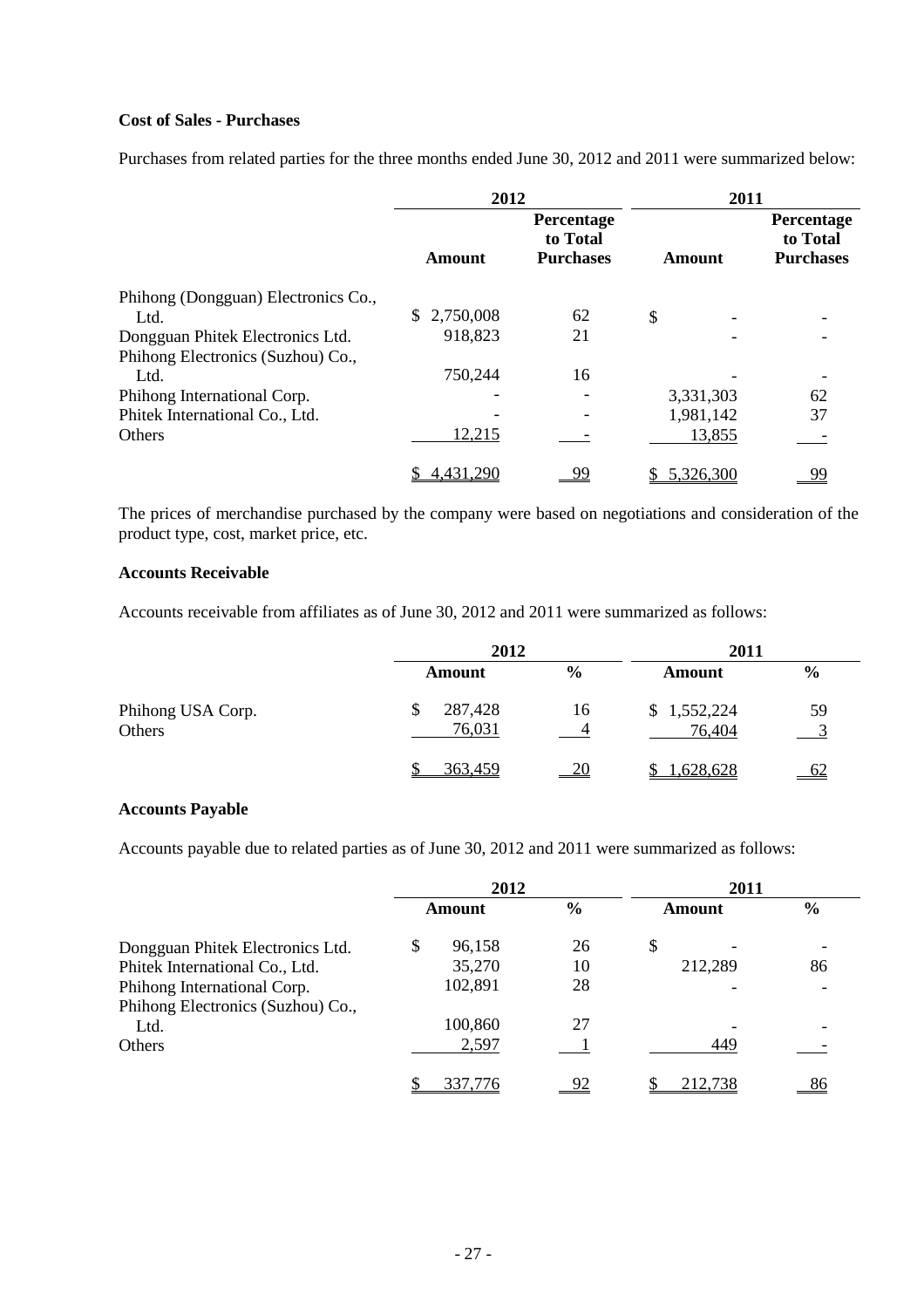# **Other Receivables, Current**

Other receivables, current as of June 30, 2012 and 2011 were as follows:

|                                     | 2012          |         |                          | 2011   |         |               |
|-------------------------------------|---------------|---------|--------------------------|--------|---------|---------------|
|                                     | <b>Amount</b> |         | $\frac{6}{9}$            | Amount |         | $\frac{6}{9}$ |
| Phihong (Dongguan) Electronics Co., |               |         |                          |        |         |               |
| Ltd.                                | \$            | 495,929 | 89                       | S      |         |               |
| Phihong International Corp.         |               | 4,004   | $\overline{\phantom{0}}$ |        | 711,515 | 94            |
| Others                              |               | 15,656  |                          |        | 24,448  |               |
|                                     |               | 515,589 | $\Omega$                 |        | 735,963 |               |

Other receivables were the Company's temporary payments made on behalf of related parties.

#### **Other Payables**

Other payables to affiliates as of June 30, 2012 and 2011 were summarized as follows:

|                                | 2012                    | 2011          |                         |               |  |
|--------------------------------|-------------------------|---------------|-------------------------|---------------|--|
|                                | <b>Amount</b>           | $\frac{0}{0}$ | <b>Amount</b>           | $\frac{6}{9}$ |  |
| Ascent Alliance Ltd.<br>Others | 184,932<br>\$<br>25,800 |               | 259,780<br>\$<br>21,115 | O             |  |
|                                | 210,732                 |               | 280,895                 |               |  |

Other payables were temporary payments related parties made on behalf of the Company.

#### **Other Income**

|                   | 2012           |                    |  | 2011          |                    |  |
|-------------------|----------------|--------------------|--|---------------|--------------------|--|
|                   |                | Percentage         |  |               | Percentage         |  |
|                   |                | to Total           |  |               | to Total           |  |
|                   | <b>Tooling</b> |                    |  |               | <b>Tooling</b>     |  |
|                   |                | <b>Development</b> |  |               | <b>Development</b> |  |
|                   | <b>Amount</b>  | <b>Revenue</b>     |  | <b>Amount</b> | <b>Revenue</b>     |  |
| Phihong USA Corp. | 5,307          |                    |  | 8,932         | <u>29</u>          |  |

## **Credit Guarantees**

- a. Please see Note 23 to the financial statements.
- b. Related parties guaranteed the payments of loans of the Company as of June 30, 2012 and 2011 were as follows:

| <b>Related Party</b> | <b>Nature</b>   | 2012      | 2011      |  |
|----------------------|-----------------|-----------|-----------|--|
| Peter Lin            | Long-term debts | \$200,000 | \$200,000 |  |